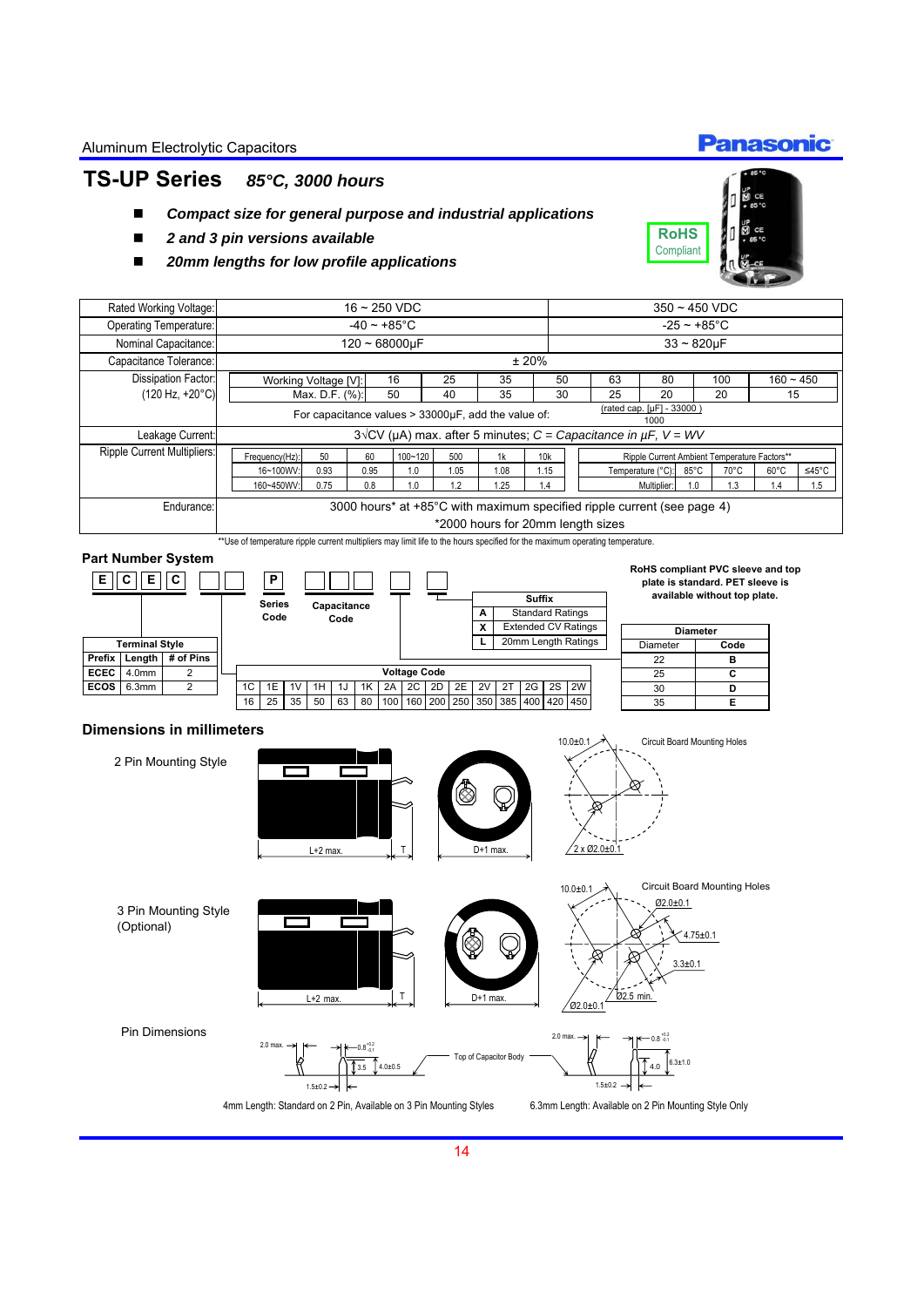### **Panasonic**

| <b>TS-UP Standard Ratings</b><br>Part numbers shown with 2 pins |                              |                      |              |                              |                    |                                            |                              |  |  |
|-----------------------------------------------------------------|------------------------------|----------------------|--------------|------------------------------|--------------------|--------------------------------------------|------------------------------|--|--|
| Size (mm)<br>Cap.                                               |                              | Max 85°C R.C. (Arms) |              |                              | 20°C ESR (Ω, max.) | Panasonic Part Number (By Terminal Length) |                              |  |  |
| $(\mu F)$                                                       | DxL                          | 120Hz                | 10kHz~       | 120Hz                        | 20kHz              | 6.3mm Length Terminal                      | 4.0mm Length Terminal        |  |  |
|                                                                 |                              |                      |              | 16 VDC Working, 20 VDC Surge |                    |                                            |                              |  |  |
| 4700                                                            | 22 x 20                      | 1.60                 | 1.84         | 0.159                        | 0.135              | ECOS1CP472BL                               | ECEC1CP472BL                 |  |  |
|                                                                 | 22 x 25                      | 1.77                 | 2.04         | 0.159                        | 0.135              | ECOS1CP472BA                               | ECEC1CP472BA                 |  |  |
| 6800                                                            | $22 \times 25$               | 2.57                 | 2.96         | 0.110                        | 0.093              | ECOS1CP682BA                               | ECEC1CP682BA                 |  |  |
|                                                                 | 25 x 20                      | 1.80                 | 2.07         | 0.110                        | 0.093              | ECOS1CP682CL                               | ECEC1CP682CL                 |  |  |
| 8200                                                            | 25<br>22 x                   | 3.10                 | 3.57         | 0.091                        | 0.077              | ECOS1CP822BA                               | ECEC1CP822BA                 |  |  |
| 10000                                                           | 22 x<br>30                   | 3.78                 | 4.35         | 0.075                        | 0.063              | ECOS1CP103BA                               | ECEC1CP103BA                 |  |  |
|                                                                 | 25 x 25                      | 3.78                 | 4.35         | 0.075                        | 0.063              | ECOS1CP103CA                               | ECEC1CP103CA                 |  |  |
|                                                                 | 30 x 20                      | 2.40                 | 2.76         | 0.083                        | 0.070              | ECOS1CP103DL<br>ECOS1CP123BA               | ECEC1CP103DL                 |  |  |
| 12000                                                           | 30<br>22x                    | 4.52                 | 5.20         | 0.062                        | 0.053              | ECOS1CP123CA                               | ECEC1CP123BA<br>ECEC1CP123CA |  |  |
| 15000                                                           | 25<br>25x<br>22 x<br>35      | 4.52<br>5.26         | 5.20<br>6.05 | 0.062<br>0.053               | 0.053<br>0.045     | ECOS1CP153BA                               | ECEC1CP153BA                 |  |  |
|                                                                 | 25 x 30                      | 5.26                 | 6.05         | 0.053                        | 0.045              | ECOS1CP153CA                               | ECEC1CP153CA                 |  |  |
|                                                                 | 35x<br>20                    | 3.20                 | 3.68         | 0.055                        | 0.047              | ECOS1CP153EL                               | ECEC1CP153EL                 |  |  |
| 18000                                                           | $\overline{2}2 \times$<br>40 | 5.57                 | 6.41         | 0.046                        | 0.039              | ECOS1CP183BA                               | ECEC1CP183BA                 |  |  |
|                                                                 | 25x<br>30                    | 5.57                 | 6.41         | 0.046                        | 0.039              | ECOS1CP183CA                               | ECEC1CP183CA                 |  |  |
| 22000                                                           | 45<br>22 x                   | 6.10                 | 7.02         | 0.038                        | 0.032              | ECOS1CP223BA                               | ECEC1CP223BA                 |  |  |
|                                                                 | 25 x 35                      | 6.10                 | 7.02         | 0.038                        | 0.032              | ECOS1CP223CA                               | ECEC1CP223CA                 |  |  |
|                                                                 | 30 x 30                      | 6.10                 | 7.02         | 0.038                        | 0.032              | ECOS1CP223DA                               | ECEC1CP223DA                 |  |  |
| 27000                                                           | 25 x 45                      | 6.31                 | 7.26         | 0.031                        | 0.026              | ECOS1CP273CA                               | ECEC1CP273CA                 |  |  |
|                                                                 | 30 x 35                      | 6.31                 | 7.26         | 0.031                        | 0.026              | ECOS1CP273DA                               | ECEC1CP273DA                 |  |  |
| 33000                                                           | 50<br>25x                    | 6.84                 | 7.87         | 0.025                        | 0.021              | ECOS1CP333CA                               | ECEC1CP333CA                 |  |  |
|                                                                 | $30 \times 40$               | 6.84                 | 7.87         | 0.025                        | 0.021              | ECOS1CP333DA                               | ECEC1CP333DA                 |  |  |
|                                                                 | 30<br>35x                    | 6.84                 | 7.87         | 0.025                        | 0.021              | ECOS1CP333EA                               | ECEC1CP333EA                 |  |  |
| 39000                                                           | 30x<br>45                    | 6.94                 | 7.98         | 0.021                        | 0.018              | ECOS1CP393DA                               | ECEC1CP393DA                 |  |  |
|                                                                 | 35<br>35x                    | 6.94                 | 7.98         | 0.021                        | 0.018              | ECOS1CP393EA                               | ECEC1CP393EA                 |  |  |
| 47000                                                           | 30x<br>50                    | 7.47                 | 8.59         | 0.019                        | 0.017              | ECOS1CP473DA                               | ECEC1CP473DA                 |  |  |
|                                                                 | 40<br>35x                    | 7.47                 | 8.59         | 0.021                        | 0.019              | ECOS1CP473EA                               | ECEC1CP473EA                 |  |  |
| 56000                                                           | $\overline{35}$ x<br>45      | 8.73                 | 10.04        | 0.019                        | 0.018              | ECOS1CP563EA                               | ECEC1CP563EA                 |  |  |
| 68000                                                           | 50<br>35x                    | 9.05                 | 10.41        | 0.018                        | 0.017              | ECOS1CP683EA                               | ECEC1CP683EA                 |  |  |
|                                                                 |                              |                      |              | 25 VDC Working, 32 VDC Surge |                    |                                            |                              |  |  |
| 3300                                                            | 22 x 20<br>22 x 25           | 1.60<br>1.68         | 1.84<br>1.93 | 0.176                        | 0.141<br>0.129     | ECOS1EP332BL<br>ECOS1EP332BA               | ECEC1EP332BL<br>ECEC1EP332BA |  |  |
| 4700                                                            | 22 x 25                      | 2.39                 | 2.75         | 0.161<br>0.113               | 0.090              | ECOS1EP472BA                               | ECEC1EP472BA                 |  |  |
|                                                                 | 25 x 20                      | 1.80                 | 2.07         | 0.123                        | 0.099              | ECOS1EP472CL                               | ECEC1EP472CL                 |  |  |
| 5600                                                            | $x$ 25<br>22                 | 2.86                 | 3.29         | 0.095                        | 0.076              | ECOS1EP562BA                               | ECEC1EP562BA                 |  |  |
| 6800                                                            | 22 x 30                      | 3.47                 | 3.99         | 0.078                        | 0.062              | ECOS1EP682BA                               | ECEC1EP682BA                 |  |  |
|                                                                 | 25 x 25                      | 3.47                 | 3.99         | 0.078                        | 0.062              | ECOS1EP682CA                               | ECEC1EP682CA                 |  |  |
|                                                                 | 30 x 20                      | 2.30                 | 2.65         | 0.078                        | 0.062              | ECOS1EP682DL                               | ECEC1EP682DL                 |  |  |
| 8200                                                            | 22 x 30                      | 3.57                 | 4.11         | 0.065                        | 0.052              | ECOS1EP822BA                               | ECEC1EP822BA                 |  |  |
|                                                                 | 25 x 25                      | 3.57                 | 4.11         | 0.065                        | 0.052              | ECOS1EP822CA                               | ECEC1EP822CA                 |  |  |
| 10000                                                           | $x$ 35<br>22                 | 3.78                 | 4.35         | 0.058                        | 0.046              | ECOS1EP103BA                               | ECEC1EP103BA                 |  |  |
|                                                                 | 25 x 30                      | 3.78                 | 4.35         | 0.058                        | 0.046              | ECOS1EP103CA                               | ECEC1EP103CA                 |  |  |
|                                                                 | 30 x 25                      | 3.78                 | 4.35         | 0.058                        | 0.046              | ECOS1EP103DA                               | ECEC1EP103DA                 |  |  |
|                                                                 | 35 x 20                      | 2.70                 | 3.11         | 0.061                        | 0.049              | ECOS1EP103EL                               | ECEC1EP103EL                 |  |  |
| 12000                                                           | 22 x 40                      | 4.10                 | 4.72         | 0.048                        | 0.039              | ECOS1EP123BA                               | ECEC1EP123BA                 |  |  |
|                                                                 | 25 x 35                      | 4.10                 | 4.72         | 0.048                        | 0.039              | ECOS1EP123CA                               | ECEC1EP123CA                 |  |  |
|                                                                 | 30 x 30                      | 4.10                 | 4.72         | 0.048                        | 0.039              | ECOS1EP123DA                               | ECEC1EP123DA                 |  |  |
| 15000                                                           | 22 x 50                      | 4.63                 | 5.32         | 0.039                        | 0.031              | ECOS1EP153BA                               | ECEC1EP153BA                 |  |  |
|                                                                 | 25 x 40                      | 4.63                 | 5.32         | 0.039                        | 0.031              | ECOS1EP153CA                               | ECEC1EP153CA                 |  |  |
|                                                                 | 30 x 30                      | 4.63                 | 5.32         | 0.039                        | 0.031              | ECOS1EP153DA                               | ECEC1EP153DA                 |  |  |
| 18000                                                           | 25 x 45                      | 5.47                 | 6.29         | 0.035                        | 0.028              | ECOS1EP183CA                               | ECEC1EP183CA                 |  |  |
|                                                                 | 30 x 35                      | 5.47                 | 6.29         | 0.035                        | 0.028              | ECOS1EP183DA<br>ECOS1EP223CA               | ECEC1EP183DA<br>ECEC1EP223CA |  |  |
| 22000                                                           | 25 x 50<br>30 x 40           | 6.10<br>6.10         | 7.02<br>7.02 | 0.029<br>0.029               | 0.023<br>0.023     | ECOS1EP223DA                               | ECEC1EP223DA                 |  |  |
| 27000                                                           | 30 x 45                      | 6.21                 | 7.14         | 0.023                        | 0.019              | ECOS1EP273DA                               | ECEC1EP273DA                 |  |  |
|                                                                 | 35 x 35                      | 6.21                 | 7.14         | 0.025                        | 0.020              | ECOS1EP273EA                               | ECEC1EP273EA                 |  |  |
| 33000                                                           | 30 x 50                      | 6.84                 | 7.87         | 0.020                        | 0.017              | ECOS1EP333DA                               | ECEC1EP333DA                 |  |  |
|                                                                 | 35 x 40                      | 6.84                 | 7.87         | 0.020                        | 0.017              | ECOS1EP333EA                               | ECEC1EP333EA                 |  |  |
| 39000                                                           | 35 x 45                      | 7.36                 | 8.46         | 0.019                        | 0.017              | ECOS1EP393EA                               | ECEC1EP393EA                 |  |  |
| 47000                                                           | 35 x 50                      | 8.00                 | 9.20         | 0.017                        | 0.015              | ECOS1EP473EA                               | ECEC1EP473EA                 |  |  |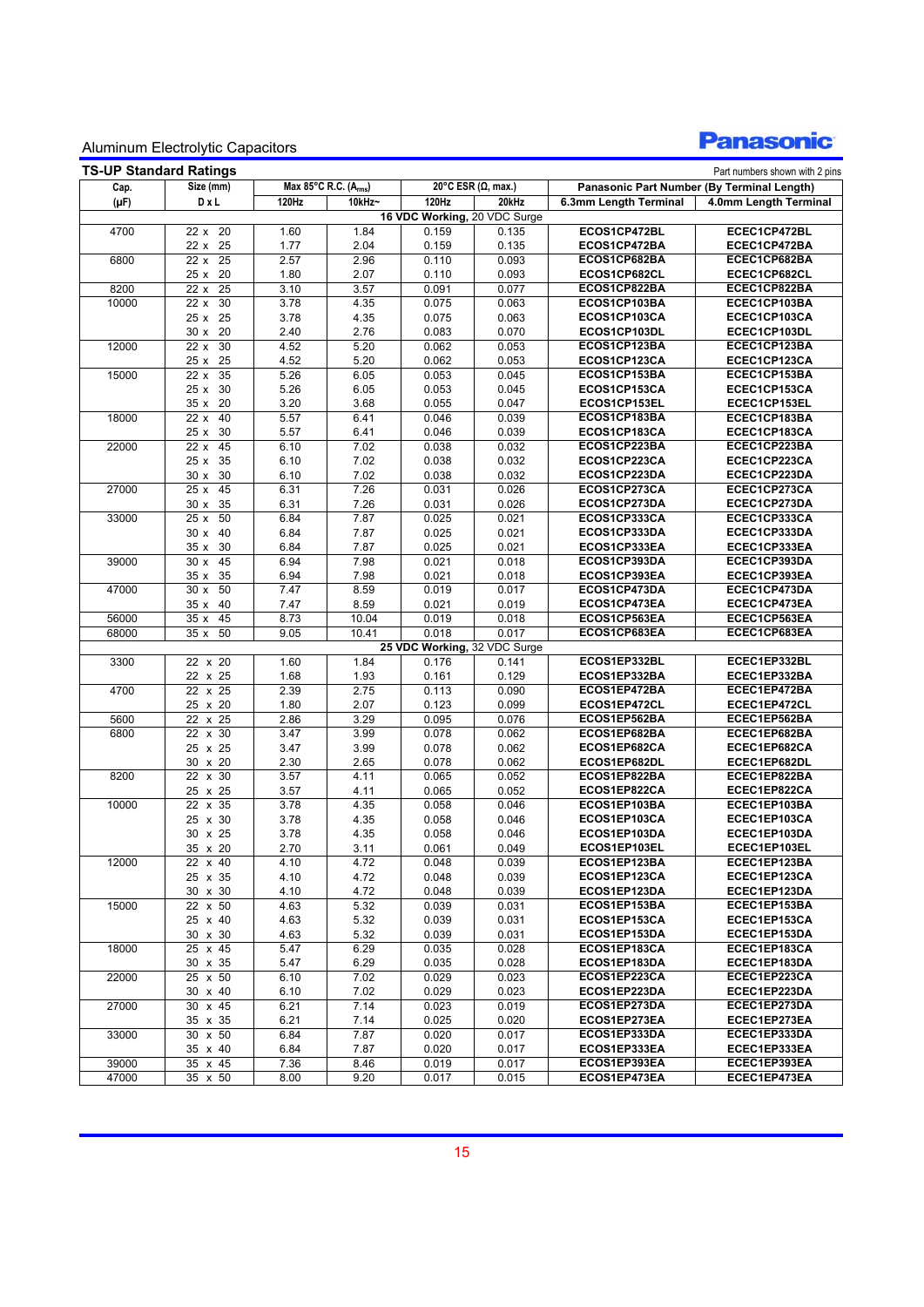# **Panasonic**

| <b>TS-UP Standard Ratings (continued)</b><br>Part numbers shown with 2 pins |                              |                      |              |                              |                                          |                              |                                            |  |  |
|-----------------------------------------------------------------------------|------------------------------|----------------------|--------------|------------------------------|------------------------------------------|------------------------------|--------------------------------------------|--|--|
| Cap.                                                                        | Size (mm)                    | Max 85°C R.C. (Arms) |              |                              | 20°C ESR ( $\Omega$ , max.)              |                              | Panasonic Part Number (By Terminal Length) |  |  |
| $(\mu F)$                                                                   | DxL                          | 120Hz                | 10kHz~       | 120Hz                        | 20kHz                                    | 6.3mm Length Terminal        | 4.0mm Length Terminal                      |  |  |
|                                                                             |                              |                      |              |                              | 35 VDC Working, 44 VDC Surge (continued) |                              |                                            |  |  |
| 2200                                                                        | 22 x 20                      | 1.40                 | 1.61         | 0.181                        | 0.136                                    | ECOS1VP222BL                 | ECEC1VP222BL                               |  |  |
|                                                                             | 22 x 25                      | 1.52                 | 1.75         | 0.166                        | 0.124                                    | ECOS1VP222BA                 | ECEC1VP222BA                               |  |  |
| 3300                                                                        | 22 x 25                      | 2.29                 | 2.63         | 0.111                        | 0.083                                    | ECOS1VP332BA                 | ECEC1VP332BA                               |  |  |
|                                                                             | 25 x 20                      | 1.70                 | 1.96         | 0.121                        | 0.090                                    | ECOS1VP332CL                 | ECEC1VP332CL                               |  |  |
| 3900                                                                        | $22 \times 25$               | 2.71                 | 3.12         | 0.094                        | 0.070                                    | ECOS1VP392BA                 | ECEC1VP392BA                               |  |  |
| 4700                                                                        | 22x<br>30                    | 3.26                 | 3.75         | 0.078                        | 0.058                                    | ECOS1VP472BA                 | ECEC1VP472BA                               |  |  |
|                                                                             | 25 x 25                      | 3.26                 | 3.75         | 0.078                        | 0.058                                    | ECOS1VP472CA                 | ECEC1VP472CA                               |  |  |
|                                                                             | 30 x 20                      | 2.00                 | 2.30         | 0.088                        | 0.066                                    | ECOS1VP472DL                 | ECEC1VP472DL                               |  |  |
| 5600                                                                        | 22 x 30                      | 3.36                 | 3.86         | 0.080                        | 0.060                                    | ECOS1VP562BA                 | ECEC1VP562BA                               |  |  |
|                                                                             | 25 x 25                      | 3.36                 | 3.86         | 0.080                        | 0.060                                    | ECOS1VP562CA                 | ECEC1VP562CA                               |  |  |
| 6800                                                                        | 35<br>22 x                   | 3.68                 | 4.23         | 0.066                        | 0.049                                    | ECOS1VP682BA                 | ECEC1VP682BA                               |  |  |
|                                                                             | 25 x 30                      | 3.68                 | 4.23         | 0.066                        | 0.049                                    | ECOS1VP682CA                 | ECEC1VP682CA                               |  |  |
|                                                                             | 35 x 20                      | 2.40                 | 2.76         | 0.071                        | 0.053                                    | ECOS1VP682EL                 | ECEC1VP682EL                               |  |  |
| 8200                                                                        | 22 x 40                      | 4.00                 | 4.60         | 0.057                        | 0.042                                    | ECOS1VP822BA                 | ECEC1VP822BA                               |  |  |
|                                                                             | 25 x 35                      | 4.00                 | 4.60         | 0.057                        | 0.042                                    | ECOS1VP822CA                 | ECEC1VP822CA                               |  |  |
| 10000                                                                       | 22 x 45                      | 4.42                 | 5.08         | 0.050                        | 0.037                                    | ECOS1VP103BA                 | ECEC1VP103BA                               |  |  |
|                                                                             | 25 x 40                      | 4.42                 | 5.08         | 0.050                        | 0.037                                    | ECOS1VP103CA                 | ECEC1VP103CA                               |  |  |
|                                                                             | 30 x 30                      | 4.42                 | 5.08         | 0.050                        | 0.037                                    | ECOS1VP103DA                 | ECEC1VP103DA                               |  |  |
|                                                                             | 35 x 25                      | 4.42                 | 5.08         | 0.050                        | 0.037                                    | ECOS1VP103EA<br>ECOS1VP123CA | ECEC1VP103EA<br>ECEC1VP123CA               |  |  |
| 12000                                                                       | 25 x 45<br>30 x 35           | 5.05                 | 5.81         | 0.044                        | 0.033<br>0.033                           | ECOS1VP123DA                 |                                            |  |  |
|                                                                             | 35 x 30                      | 5.05                 | 5.81         | 0.044                        | 0.033                                    | ECOS1VP123EA                 | ECEC1VP123DA<br>ECEC1VP123EA               |  |  |
| 15000                                                                       | $25 \times 50$               | 5.05<br>5.57         | 5.81<br>6.41 | 0.044<br>0.036               | 0.027                                    | ECOS1VP153CA                 | ECEC1VP153CA                               |  |  |
|                                                                             | 30 x 40                      | 5.57                 | 6.41         | 0.036                        | 0.027                                    | ECOS1VP153DA                 | ECEC1VP153DA                               |  |  |
|                                                                             | 35 x 30                      | 5.57                 | 6.41         | 0.036                        | 0.027                                    | ECOS1VP153EA                 | ECEC1VP153EA                               |  |  |
| 18000                                                                       | 30x<br>45                    | 5.68                 | 6.53         | 0.030                        | 0.023                                    | ECOS1VP183DA                 | ECEC1VP183DA                               |  |  |
|                                                                             | 35 x 35                      | 5.68                 | 6.53         | 0.030                        | 0.023                                    | ECOS1VP183EA                 | ECEC1VP183EA                               |  |  |
| 22000                                                                       | 30 x 50                      | 6.10                 | 7.02         | 0.026                        | 0.020                                    | ECOS1VP223DA                 | ECEC1VP223DA                               |  |  |
|                                                                             | 35 x 40                      | 6.10                 | 7.02         | 0.026                        | 0.020                                    | ECOS1VP223EA                 | ECEC1VP223EA                               |  |  |
| 27000                                                                       | $\overline{35} \times$<br>45 | 6.84                 | 7.87         | 0.021                        | 0.017                                    | ECOS1VP273EA                 | ECEC1VP273EA                               |  |  |
| 33000                                                                       | 50<br>$\overline{35} \times$ | 7.15                 | 8.22         | 0.018                        | 0.014                                    | ECOS1VP333EA                 | ECEC1VP333EA                               |  |  |
|                                                                             |                              |                      |              | 50 VDC Working, 63 VDC Surge |                                          |                              |                                            |  |  |
| 1500                                                                        | 22 x 20                      | 1.20                 | 1.38         | 0.254                        | 0.191                                    | ECOS1HP152BL                 | ECEC1HP152BL                               |  |  |
|                                                                             | 22 x 25                      | 1.24                 | 1.43         | 0.221                        | 0.166                                    | ECOS1HP152BA                 | ECEC1HP152BA                               |  |  |
| 2200                                                                        | 22 x 25                      | 1.82                 | 2.09         | 0.151                        | 0.113                                    | ECOS1HP222BA                 | ECEC1HP222BA                               |  |  |
|                                                                             | 25 x 20                      | 1.40                 | 1.61         | 0.173                        | 0.130                                    | ECOS1HP222CL                 | ECEC1HP222CL                               |  |  |
| 2700                                                                        | 22 x 25                      | 2.23                 | 2.56         | 0.123                        | 0.092                                    | ECOS1HP272BA                 | ECEC1HP272BA                               |  |  |
| 3300                                                                        | 22 x 30                      | 2.73                 | 3.14         | 0.100                        | 0.075                                    | ECOS1HP332BA                 | ECEC1HP332BA                               |  |  |
|                                                                             | 25 x 25                      | 2.73                 | 3.14         | 0.100                        | 0.075                                    | ECOS1HP332CA                 | ECEC1HP332CA                               |  |  |
|                                                                             | 30 x 20                      | 1.70                 | 1.96         | 0.116                        | 0.087                                    | ECOS1HP332DL                 | ECEC1HP332DL                               |  |  |
| 3900                                                                        | 22 x 30                      | 2.75                 | 3.16         | 0.085                        | 0.064                                    | ECOS1HP392BA                 | ECEC1HP392BA                               |  |  |
|                                                                             | 25 x 25                      | 2.75                 | 3.16         | 0.085                        | 0.064                                    | ECOS1HP392CA                 | ECEC1HP392CA                               |  |  |
| 4700                                                                        | 35<br>22 x                   | 3.03                 | 3.48         | 0.071                        | 0.053                                    | ECOS1HP472BA                 | ECEC1HP472BA                               |  |  |
|                                                                             | 25 x 30                      | 3.03                 | 3.48         | 0.071                        | 0.053                                    | ECOS1HP472CA                 | ECEC1HP472CA                               |  |  |
|                                                                             | 30 x 25                      | 3.03                 | 3.48         | 0.071                        | 0.053                                    | ECOS1HP472DA                 | ECEC1HP472DA                               |  |  |
|                                                                             | 35 x 20                      | 2.10                 | 2.42         | 0.081                        | 0.061                                    | ECOS1HP472EL                 | ECEC1HP472EL                               |  |  |
| 5600                                                                        | 22 x 40                      | 3.42                 | 3.93         | 0.059                        | 0.044                                    | ECOS1HP562BA                 | ECEC1HP562BA                               |  |  |
|                                                                             | 25 x 35                      | 3.42                 | 3.93         | 0.059                        | 0.044                                    | ECOS1HP562CA                 | ECEC1HP562CA                               |  |  |
|                                                                             | 30 x 30                      | 3.42                 | 3.93         | 0.059                        | 0.044                                    | ECOS1HP562DA                 | ECEC1HP562DA                               |  |  |
| 6800                                                                        | 22 x 50                      | 3.85                 | 4.43         | 0.049                        | 0.037                                    | ECOS1HP682BA                 | ECEC1HP682BA                               |  |  |
|                                                                             | 25 x 40                      | 3.85                 | 4.43         | 0.049                        | 0.037                                    | ECOS1HP682CA<br>ECOS1HP682DA | ECEC1HP682CA                               |  |  |
|                                                                             | 30 x 30                      | 3.85                 | 4.43         | 0.049                        | 0.037                                    | ECOS1HP822CA                 | ECEC1HP682DA                               |  |  |
| 8200                                                                        | 25 x 45                      | 4.41<br>4.41         | 5.07         | 0.040                        | 0.030                                    | ECOS1HP822DA                 | ECEC1HP822CA<br>ECEC1HP822DA               |  |  |
| 10000                                                                       | 30 x 35<br>25 x 50           | 4.97                 | 5.07<br>5.72 | 0.040<br>0.036               | 0.030<br>0.027                           | ECOS1HP103CA                 | ECEC1HP103CA                               |  |  |
|                                                                             | $30 \times 40$               | 4.97                 | 5.72         | 0.036                        | 0.027                                    | ECOS1HP103DA                 | ECEC1HP103DA                               |  |  |
|                                                                             | 35 x 30                      | 4.97                 | 5.72         | 0.036                        | 0.027                                    | ECOS1HP103EA                 | ECEC1HP103EA                               |  |  |
| 12000                                                                       | 30 x 45                      | 5.58                 | 6.42         | 0.032                        | 0.024                                    | ECOS1HP123DA                 | ECEC1HP123DA                               |  |  |
|                                                                             | 35 x 35                      | 5.58                 | 6.42         | 0.032                        | 0.024                                    | ECOS1HP123EA                 | ECEC1HP123EA                               |  |  |
| 15000                                                                       | 30 x 50                      | 6.44                 | 7.41         | 0.028                        | 0.021                                    | ECOS1HP153DA                 | ECEC1HP153DA                               |  |  |
|                                                                             | 35 x 40                      | 6.44                 | 7.41         | 0.028                        | 0.021                                    | ECOS1HP153EA                 | ECEC1HP153EA                               |  |  |
| 18000                                                                       | 35 x 45                      | 6.94                 | 7.98         | 0.023                        | 0.018                                    | ECOS1HP183EA                 | ECEC1HP183EA                               |  |  |
| 22000                                                                       | 35 x 50                      | 7.57                 | 8.71         | 0.021                        | 0.017                                    | ECOS1HP223EA                 | ECEC1HP223EA                               |  |  |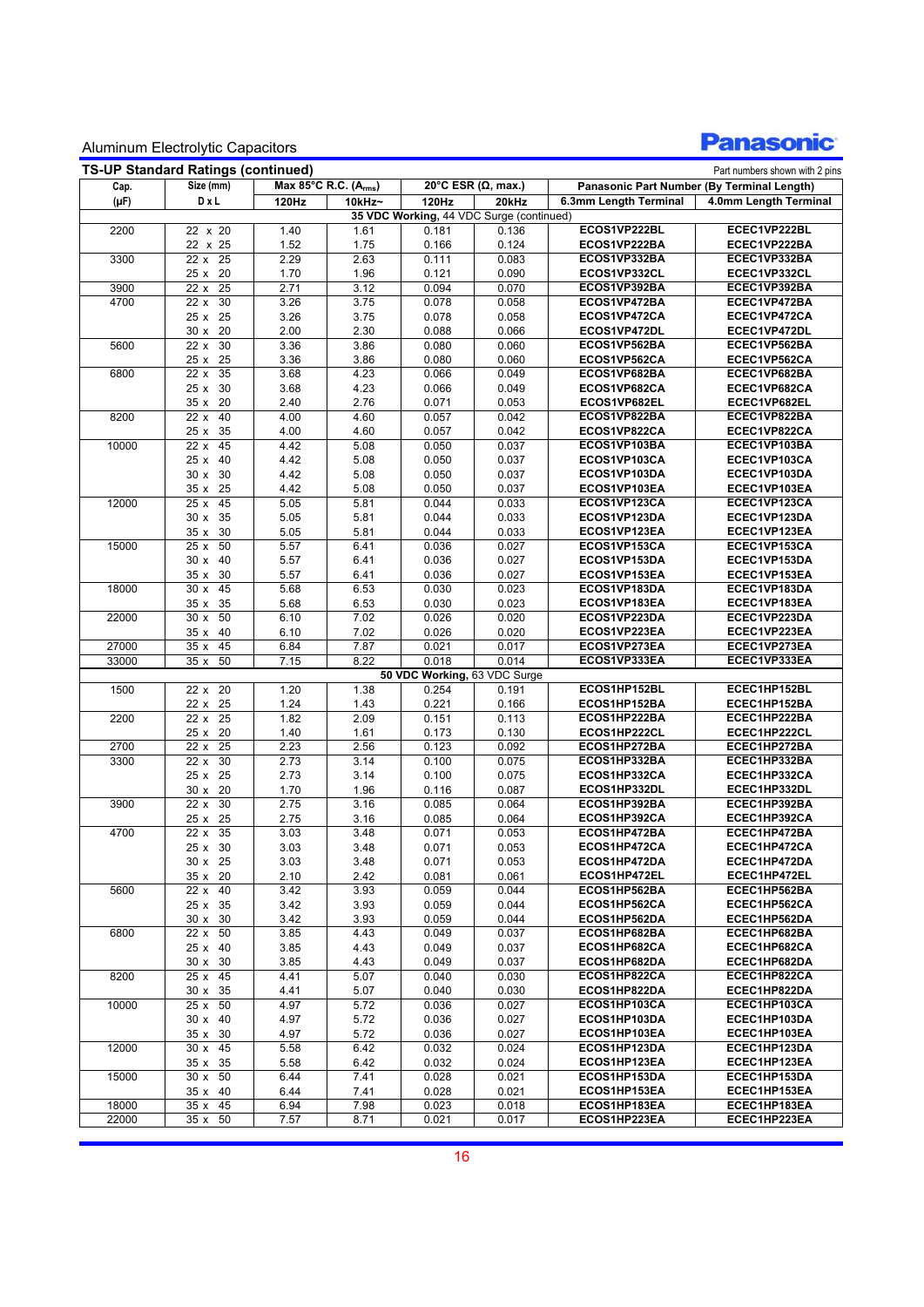

| Cap.      | Size (mm)      | Max 85°C R.C. (Arms) |        |                               | 20°C ESR $(\Omega, \text{max.})$ |                       | Panasonic Part Number (By Terminal Length) |
|-----------|----------------|----------------------|--------|-------------------------------|----------------------------------|-----------------------|--------------------------------------------|
| $(\mu F)$ | DxL            | 120Hz                | 10kHz~ | <b>120Hz</b>                  | 20kHz                            | 6.3mm Length Terminal | 4.0mm Length Terminal                      |
|           |                |                      |        | 63 VDC Working, 79 VDC Surge  |                                  |                       |                                            |
| 1000      | 22 x 20        | 1.20                 | 1.38   | 0.381                         | 0.286                            | ECOS1JP102BL          | ECEC1JP102BL                               |
|           | 22 x 25        | 1.20                 | 1.38   | 0.332                         | 0.249                            | ECOS1JP102BA          | ECEC1JP102BA                               |
| 1500      | 22 x 25        | 1.72                 | 1.98   | 0.221                         | 0.166                            | ECOS1JP152BA          | ECEC1JP152BA                               |
|           | 25 x 20        | 1.30                 |        | 0.254                         | 0.191                            | ECOS1JP152CL          | ECEC1JP152CL                               |
|           |                |                      | 1.50   |                               |                                  |                       |                                            |
| 1800      | $22x$ 25       | 2.06                 | 2.37   | 0.184                         | 0.138                            | ECOS1JP182BA          | ECEC1JP182BA                               |
| 2200      | 22 x 30        | 2.52                 | 2.90   | 0.151                         | 0.113                            | ECOS1JP222BA          | ECEC1JP222BA                               |
|           | 25 x 25        | 2.52                 | 2.90   | 0.151                         | 0.113                            | ECOS1JP222CA          | ECEC1JP222CA                               |
|           | 30 x 20        | 1.50                 | 1.73   | 0.173                         | 0.130                            | ECOS1JP222DL          | ECEC1JP222DL                               |
| 2700      | 35<br>22 x     | 3.73                 | 4.29   | 0.123                         | 0.092                            | ECOS1JP272BA          | ECEC1JP272BA                               |
|           | 25 x 30        | 3.73                 | 4.29   | 0.123                         | 0.092                            | ECOS1JP272CA          | ECEC1JP272CA                               |
| 3300      | 22 x 40        | 4.10                 | 4.72   | 0.105                         | 0.079                            | ECOS1JP332BA          | ECEC1JP332BA                               |
|           | 25 x 30        | 4.10                 | 4.72   | 0.105                         | 0.079                            | ECOS1JP332CA          | ECEC1JP332CA                               |
|           | 30 x 25        | 4.10                 | 4.72   | 0.105                         | 0.079                            | ECOS1JP332DA          | ECEC1JP332DA                               |
|           | 35 x 20        | 1.70                 | 1.96   | 0.126                         | 0.094                            | ECOS1JP332EL          | ECEC1JP332EL                               |
| 3900      | 22 x 45        | 4.44                 | 5.11   | 0.098                         | 0.073                            | ECOS1JP392BA          | ECEC1JP392BA                               |
|           | 25 x 35        | 4.44                 | 5.11   | 0.098                         | 0.073                            | ECOS1JP392CA          | ECEC1JP392CA                               |
|           |                |                      |        |                               |                                  |                       |                                            |
|           | 30 x 30        | 4.44                 | 5.11   | 0.098                         | 0.073                            | ECOS1JP392DA          | ECEC1JP392DA                               |
| 4700      | 22 x 50        | 4.86                 | 5.59   | 0.081                         | 0.061                            | ECOS1JP472BA          | ECEC1JP472BA                               |
|           | 25 x 40        | 4.86                 | 5.59   | 0.081                         | 0.061                            | ECOS1JP472CA          | ECEC1JP472CA                               |
|           | 30 x 30        | 4.86                 | 5.59   | 0.081                         | 0.061                            | ECOS1JP472DA          | ECEC1JP472DA                               |
|           | 35 x 25        | 4.86                 | 5.59   | 0.081                         | 0.061                            | ECOS1JP472EA          | ECEC1JP472EA                               |
| 5600      | 25 x 45        | 5.36                 | 6.16   | 0.068                         | 0.051                            | ECOS1JP562CA          | ECEC1JP562CA                               |
|           | 30 x 35        | 5.36                 | 6.16   | 0.068                         | 0.051                            | ECOS1JP562DA          | ECEC1JP562DA                               |
|           | 35 x 30        | 5.36                 | 6.16   | 0.068                         | 0.051                            | ECOS1JP562EA          | ECEC1JP562EA                               |
| 6800      | 25x<br>50      | 5.84                 | 6.72   | 0.061                         | 0.046                            | ECOS1JP682CA          | ECEC1JP682CA                               |
|           | 30 x 40        | 5.84                 | 6.72   | 0.061                         | 0.046                            | ECOS1JP682DA          | ECEC1JP682DA                               |
|           | 35 x 30        | 5.84                 | 6.72   | 0.061                         | 0.046                            | ECOS1JP682EA          | ECEC1JP682EA                               |
|           | 30 x 45        | 6.00                 | 6.90   | 0.051                         | 0.038                            | ECOS1JP822DA          | ECEC1JP822DA                               |
| 8200      |                |                      |        |                               |                                  | ECOS1JP822EA          | ECEC1JP822EA                               |
|           | 35 x 35        | 6.00                 | 6.90   | 0.051                         | 0.038                            |                       |                                            |
| 10000     | 35 x 40        | 6.52                 | 7.50   | 0.041                         | 0.033                            | ECOS1JP103EA          | ECEC1JP103EA                               |
| 12000     | 35x<br>50      | 7.15                 | 8.22   | 0.035                         | 0.028                            | ECOS1JP123EA          | ECEC1JP123EA                               |
|           |                |                      |        | 80 VDC Working, 100 VDC Surge |                                  |                       |                                            |
| 680       | $22 \times 20$ | 1.00                 | 1.15   | 0.439                         | 0.329                            | ECOS1KP681BL          | ECEC1KP681BL                               |
|           | 22 x 25        | 1.02                 | 1.17   | 0.390                         | 0.293                            | ECOS1KP681BA          | ECEC1KP681BA                               |
| 1000      | 22 x 25        | 1.51                 | 1.74   | 0.265                         | 0.199                            | ECOS1KP102BA          | ECEC1KP102BA                               |
|           | 25 x 20        | 1.20                 | 1.38   | 0.298                         | 0.224                            | ECOS1KP102CL          | ECEC1KP102CL                               |
| 1200      | 22 x 25        | 1.81                 | 2.08   | 0.221                         | 0.166                            | ECOS1KP122BA          | ECEC1KP122BA                               |
| 1500      | 22 x 30        | 2.26                 | 2.60   | 0.177                         | 0.133                            | ECOS1KP152BA          | ECEC1KP152BA                               |
|           | 25 x 25        | 2.26                 | 2.60   | 0.177                         | 0.133                            | ECOS1KP152CA          | ECEC1KP152CA                               |
|           | 30 x 20        | 1.40                 | 1.61   | 0.199                         | 0.149                            | ECOS1KP152DL          | ECEC1KP152DL                               |
| 1800      | 22 x 35        | 2.52                 | 2.90   | 0.147                         | 0.111                            | ECOS1KP182BA          | ECEC1KP182BA                               |
|           | 25 x 30        | 2.52                 | 2.90   | 0.147                         | 0.111                            | ECOS1KP182CA          | ECEC1KP182CA                               |
| 2200      | 22 x 40        | 2.73                 | 3.14   | 0.121                         | 0.090                            | ECOS1KP222BA          | ECEC1KP222BA                               |
|           | 25 x 30        | 2.73                 | 3.14   | 0.121                         | 0.090                            | ECOS1KP222CA          | ECEC1KP222CA                               |
|           | 30 x 25        | 2.73                 | 3.14   | 0.121                         | 0.090                            | ECOS1KP222DA          | ECEC1KP222DA                               |
|           | 35 x 20        | 1.70                 | 1.96   | 0.136                         | 0.102                            | ECOS1KP222EL          | ECEC1KP222EL                               |
| 2700      | 22 x 45        | 2.78                 | 3.20   | 0.098                         | 0.074                            | ECOS1KP272BA          | ECEC1KP272BA                               |
|           | 25 x 35        | 2.78                 | 3.20   | 0.098                         | 0.074                            | ECOS1KP272CA          | ECEC1KP272CA                               |
|           | 30 x 30        | 2.78                 | 3.20   | 0.098                         | 0.074                            | ECOS1KP272DA          | ECEC1KP272DA                               |
| 3300      | 22 x 50        | 3.21                 | 3.69   | 0.085                         | 0.064                            | ECOS1KP332BA          | ECEC1KP332BA                               |
|           | 25 x 40        | 3.21                 | 3.69   | 0.085                         | 0.064                            | ECOS1KP332CA          | ECEC1KP332CA                               |
|           | 30 x 30        | 3.21                 | 3.69   | 0.085                         | 0.064                            | ECOS1KP332DA          | ECEC1KP332DA                               |
| 3900      | 25 x 45        | 3.59                 | 4.13   | 0.077                         | 0.057                            | ECOS1KP392CA          | ECEC1KP392CA                               |
|           | 30 x 35        | 3.59                 | 4.13   | 0.077                         | 0.057                            | ECOS1KP392DA          | ECEC1KP392DA                               |
| 4700      | 25 x 50        | 4.09                 | 4.70   | 0.063                         | 0.048                            | ECOS1KP472CA          | ECEC1KP472CA                               |
|           | 30 x 40        | 4.09                 | 4.70   | 0.063                         | 0.048                            | ECOS1KP472DA          | ECEC1KP472DA                               |
| 5600      | 30 x 45        | 4.55                 | 5.23   | 0.056                         | 0.042                            | ECOS1KP562DA          | ECEC1KP562DA                               |
|           | 35 x 35        | 4.55                 | 5.23   | 0.056                         | 0.042                            | ECOS1KP562EA          | ECEC1KP562EA                               |
| 6800      | 30 x 50        | 5.16                 | 5.93   | 0.046                         | 0.035                            | ECOS1KP682DA          | ECEC1KP682DA                               |
|           | 35 x 40        | 5.16                 | 5.93   | 0.046                         | 0.035                            | ECOS1KP682EA          | ECEC1KP682EA                               |
| 8200      | 35 x 50        | 5.83                 | 6.70   | 0.038                         | 0.029                            | ECOS1KP822EA          | ECEC1KP822EA                               |
|           |                |                      |        |                               |                                  |                       |                                            |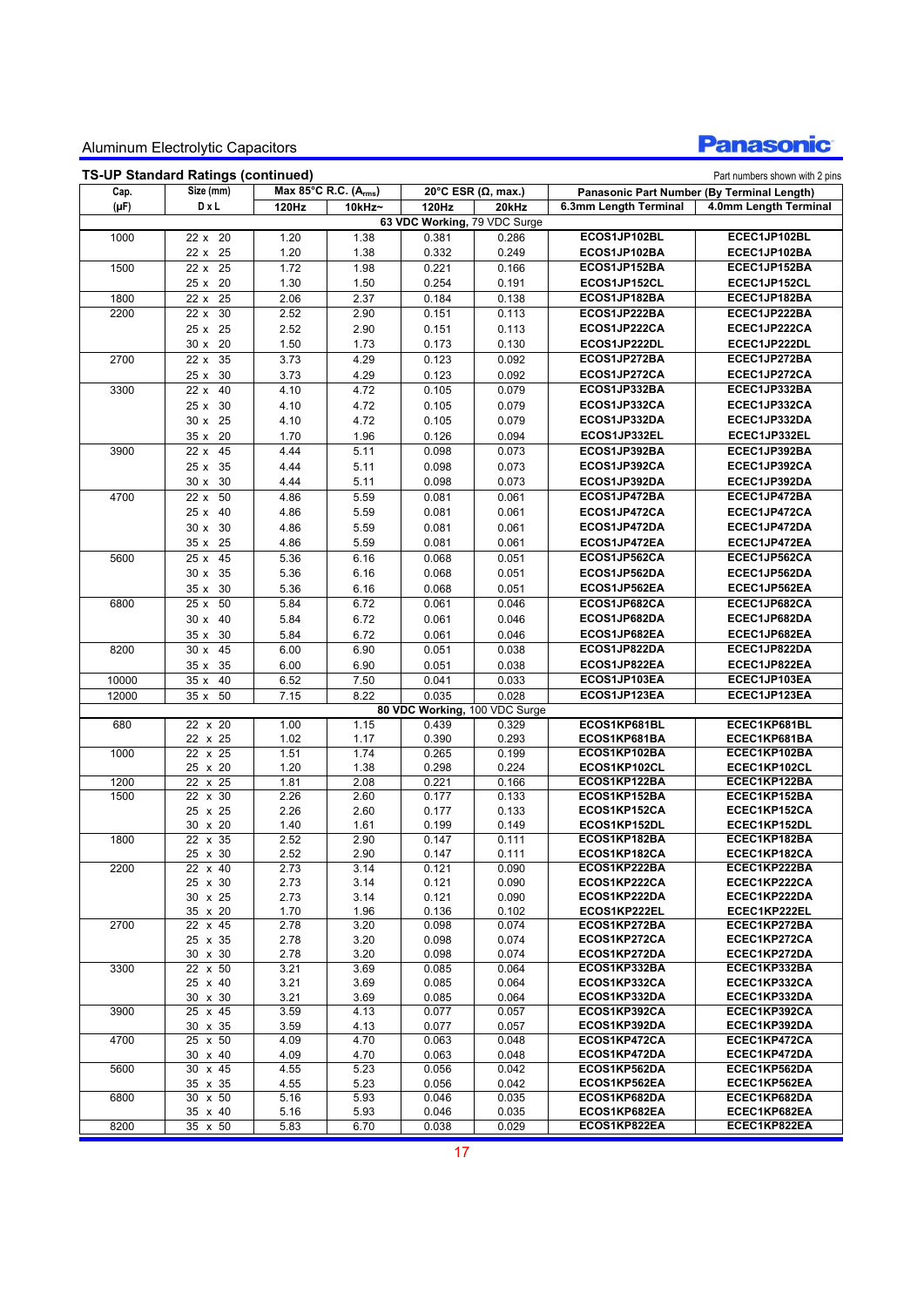

| <b>TS-UP Standard Ratings (continued)</b><br>Part numbers shown with 2 pins |                         |                      |        |       |                                  |                       |                                            |  |  |  |  |
|-----------------------------------------------------------------------------|-------------------------|----------------------|--------|-------|----------------------------------|-----------------------|--------------------------------------------|--|--|--|--|
| Cap.                                                                        | Size (mm)               | Max 85°C R.C. (Arms) |        |       | 20°C ESR $(\Omega, \text{max.})$ |                       | Panasonic Part Number (By Terminal Length) |  |  |  |  |
| $(\mu F)$                                                                   | DxL                     | 120Hz                | 10kHz~ | 120Hz | 20kHz                            | 6.3mm Length Terminal | 4.0mm Length Terminal                      |  |  |  |  |
|                                                                             |                         |                      |        |       | 100 VDC Working, 125 VDC Surge   |                       |                                            |  |  |  |  |
| 470                                                                         | 22 x 20                 | 1.00                 | 1.15   | 0.459 | 0.298                            | ECOS2AP471BL          | ECEC2AP471BL                               |  |  |  |  |
|                                                                             | 22 x 25                 | 1.11                 | 1.28   | 0.459 | 0.298                            | ECOS2AP471BA          | ECEC2AP471BA                               |  |  |  |  |
| 560                                                                         | 25<br>22 x              | 1.32                 | 1.52   | 0.385 | 0.250                            | ECOS2AP561BA          | ECEC2AP561BA                               |  |  |  |  |
| 680                                                                         | $\overline{25}$<br>22x  | 1.61                 | 1.85   | 0.317 | 0.206                            | ECOS2AP681BA          | ECEC2AP681BA                               |  |  |  |  |
|                                                                             | 25 x 20                 | 1.10                 | 1.27   | 0.366 | 0.238                            | ECOS2AP681CL          | ECEC2AP681CL                               |  |  |  |  |
| 1000                                                                        | 22 x 30                 | 1.96                 | 2.25   | 0.216 | 0.140                            | ECOS2AP102BA          | ECEC2AP102BA                               |  |  |  |  |
|                                                                             | 25 x 25                 | 1.96                 | 2.25   | 0.216 | 0.140                            | ECOS2AP102CA          | ECEC2AP102CA                               |  |  |  |  |
|                                                                             | 30 x 20                 | 1.20                 | 1.38   | 0.249 | 0.162                            | ECOS2AP102DL          | ECEC2AP102DL                               |  |  |  |  |
| 1200                                                                        | 35<br>22 x              | 2.31                 | 2.66   | 0.193 | 0.126                            | ECOS2AP122BA          | ECEC2AP122BA                               |  |  |  |  |
|                                                                             | 30<br>25x               | 2.31                 | 2.66   | 0.180 | 0.117                            | ECOS2AP122CA          | ECEC2AP122CA                               |  |  |  |  |
| 1500                                                                        | 40<br>22x               | 2.57                 | 2.96   | 0.155 | 0.101                            | ECOS2AP152BA          | ECEC2AP152BA                               |  |  |  |  |
|                                                                             | 25 x 30                 | 2.57                 | 2.96   | 0.155 | 0.101                            | ECOS2AP152CA          | ECEC2AP152CA                               |  |  |  |  |
|                                                                             | 30 x 25                 | 2.57                 | 2.96   | 0.155 | 0.101                            | ECOS2AP152DA          | ECEC2AP152DA                               |  |  |  |  |
|                                                                             | 20<br>35x               | 1.50                 | 1.73   | 0.177 | 0.115                            | ECOS2AP152EL          | ECEC2AP152EL                               |  |  |  |  |
| 1800                                                                        | 45<br>22x               | 2.84                 | 3.27   | 0.129 | 0.084                            | ECOS2AP182BA          | ECEC2AP182BA                               |  |  |  |  |
|                                                                             | 25 x 35                 | 2.84                 | 3.27   | 0.138 | 0.090                            | ECOS2AP182CA          | ECEC2AP182CA                               |  |  |  |  |
|                                                                             | 30x<br>30               | 2.84                 | 3.27   | 0.138 | 0.090                            | ECOS2AP182DA          | ECEC2AP182DA                               |  |  |  |  |
| 2200                                                                        | 50<br>$\overline{22}$ x | 3.14                 | 3.61   | 0.121 | 0.078                            | ECOS2AP222BA          | ECEC2AP222BA                               |  |  |  |  |
|                                                                             | 40<br>25x               | 3.14                 | 3.61   | 0.121 | 0.078                            | ECOS2AP222CA          | ECEC2AP222CA                               |  |  |  |  |
|                                                                             | 30<br>30x               | 3.14                 | 3.61   | 0.121 | 0.078                            | ECOS2AP222DA          | ECEC2AP222DA                               |  |  |  |  |
|                                                                             | 25<br>35x               | 3.14                 | 3.61   | 0.121 | 0.078                            | ECOS2AP222EA          | ECEC2AP222EA                               |  |  |  |  |
| 2700                                                                        | 25x<br>45               | 3.71                 | 4.27   | 0.104 | 0.068                            | ECOS2AP272CA          | ECEC2AP272CA                               |  |  |  |  |
|                                                                             | 30 x 35                 | 3.71                 | 4.27   | 0.104 | 0.068                            | ECOS2AP272DA          | ECEC2AP272DA                               |  |  |  |  |
|                                                                             | 35x<br>30               | 3.71                 | 4.27   | 0.104 | 0.068                            | ECOS2AP272EA          | ECEC2AP272EA                               |  |  |  |  |
| 3300                                                                        | 50<br>25x               | 4.06                 | 4.67   | 0.090 | 0.059                            | ECOS2AP332CA          | ECEC2AP332CA                               |  |  |  |  |
|                                                                             | 30 x 40                 | 4.06                 | 4.67   | 0.090 | 0.059                            | ECOS2AP332DA          | ECEC2AP332DA                               |  |  |  |  |
| 3900                                                                        | 45<br>30x               | 4.54                 | 5.22   | 0.077 | 0.050                            | ECOS2AP392DA          | ECEC2AP392DA                               |  |  |  |  |
|                                                                             | 35<br>35x               | 4.54                 | 5.22   | 0.081 | 0.052                            | ECOS2AP392EA          | ECEC2AP392EA                               |  |  |  |  |
| 4700                                                                        | 50<br>30x               | 5.13                 | 5.90   | 0.071 | 0.049                            | ECOS2AP472DA          | ECEC2AP472DA                               |  |  |  |  |
|                                                                             | 35 x<br>40              | 5.13                 | 5.90   | 0.071 | 0.049                            | ECOS2AP472EA          | ECEC2AP472EA                               |  |  |  |  |
| 5600                                                                        | 35 x<br>45              | 5.75                 | 6.61   | 0.059 | 0.041                            | ECOS2AP562EA          | ECEC2AP562EA                               |  |  |  |  |
| 6800                                                                        | 50<br>35 x              | 6.60                 | 7.59   | 0.049 | 0.037                            | ECOS2AP682EA          | ECEC2AP682EA                               |  |  |  |  |
|                                                                             |                         |                      |        |       | 160 VDC Working, 200 VDC Surge   |                       |                                            |  |  |  |  |
| 220                                                                         | 22x<br>25               | 0.91                 | 1.27   | 0.829 | 0.414                            | ECOS2CP221BA          | ECEC2CP221BA                               |  |  |  |  |
| 270                                                                         | 25<br>22x               | 1.19                 | 1.67   | 0.675 | 0.338                            | ECOS2CP271BA          | ECEC2CP271BA                               |  |  |  |  |
| 330                                                                         | 25<br>22x               | 1.45                 | 2.03   | 0.553 | 0.276                            | ECOS2CP331BA          | ECEC2CP331BA                               |  |  |  |  |
| 390                                                                         | 25<br>22 x              | 1.62                 | 2.27   | 0.468 | 0.234                            | ECOS2CP391BX          | ECEC2CP391BX                               |  |  |  |  |
|                                                                             | 25 x 25                 | 1.62                 | 2.27   | 0.468 | 0.234                            | ECOS2CP391CA          | ECEC2CP391CA                               |  |  |  |  |
| 470                                                                         | 30<br>22x               | 2.11                 | 2.95   | 0.423 | 0.212                            | ECOS2CP471BA          | ECEC2CP471BA                               |  |  |  |  |
|                                                                             | 25<br>25x               | 2.11                 | 2.95   | 0.423 | 0.212                            | ECOS2CP471CA          | ECEC2CP471CA                               |  |  |  |  |
| 560                                                                         | 35<br>22x               | 2.25                 | 3.15   | 0.355 | 0.178                            | ECOS2CP561BA          | ECEC2CP561BA                               |  |  |  |  |
|                                                                             | 25<br>25x               | 2.25                 | 3.15   | 0.355 | 0.178                            | ECOS2CP561CX          | ECEC2CP561CX                               |  |  |  |  |
| 680                                                                         | 40<br>22 x              | 2.50                 | 3.50   | 0.293 | 0.146                            | ECOS2CP681BA          | ECEC2CP681BA                               |  |  |  |  |
|                                                                             | 25 x 30                 | 2.50                 | 3.50   | 0.293 | 0.146                            | ECOS2CP681CX          | ECEC2CP681CX                               |  |  |  |  |
|                                                                             | 30 x 25                 | 2.50                 | 3.50   | 0.293 | 0.146                            | ECOS2CP681DA          | ECEC2CP681DA                               |  |  |  |  |
| 820                                                                         | 22 x 45                 | 2.75                 | 3.85   | 0.263 | 0.131                            | ECOS2CP821BA          | ECEC2CP821BA                               |  |  |  |  |
|                                                                             | 25 x 35                 | 2.75                 | 3.85   | 0.263 | 0.131                            | ECOS2CP821CA          | ECEC2CP821CA                               |  |  |  |  |
|                                                                             | 30 x 30                 | 2.75                 | 3.85   | 0.263 | 0.131                            | ECOS2CP821DA          | ECEC2CP821DA                               |  |  |  |  |
| 1000                                                                        | 25 x 40                 | 3.00                 | 4.20   | 0.216 | 0.108                            | ECOS2CP102CX          | ECEC2CP102CX                               |  |  |  |  |
|                                                                             | 35 x 30                 | 3.00                 | 4.20   | 0.232 | 0.128                            | ECOS2CP102EA          | ECEC2CP102EA                               |  |  |  |  |
| 1200                                                                        | 25 x 50                 | 3.25                 | 4.55   | 0.207 | 0.114                            | ECOS2CP122CA          | ECEC2CP122CA                               |  |  |  |  |
|                                                                             | 30 x 35                 | 3.25                 | 4.55   | 0.207 | 0.114                            | ECOS2CP122DA          | ECEC2CP122DA                               |  |  |  |  |
|                                                                             | 35 x 30                 | 3.25                 | 4.55   | 0.207 | 0.114                            | ECOS2CP122EA          | ECEC2CP122EA                               |  |  |  |  |
| 1500                                                                        | 25 x 50                 | 3.73                 | 5.22   | 0.166 | 0.091                            | ECOS2CP152CX          | ECEC2CP152CX                               |  |  |  |  |
|                                                                             | 30 x 45                 | 3.73                 | 5.22   | 0.166 | 0.091                            | ECOS2CP152DA          | ECEC2CP152DA                               |  |  |  |  |
|                                                                             | 35 x 35                 | 3.73                 | 5.22   | 0.166 | 0.091                            | ECOS2CP152EA          | ECEC2CP152EA                               |  |  |  |  |
| 1800                                                                        | 30 x 50                 | 4.20                 | 5.88   | 0.138 | 0.083                            | ECOS2CP182DA          | ECEC2CP182DA                               |  |  |  |  |
|                                                                             | 35 x 35                 | 4.20                 | 5.88   | 0.138 | 0.083                            | ECOS2CP182EX          | ECEC2CP182EX                               |  |  |  |  |
| 2200                                                                        | 30 x 50                 | 4.78                 | 6.69   | 0.105 | 0.053                            | ECOS2CP222DX          | ECEC2CP222DX                               |  |  |  |  |
|                                                                             | 35 x 40                 | 4.78                 | 6.69   | 0.113 | 0.073                            | ECOS2CP222EX          | ECEC2CP222EX                               |  |  |  |  |
|                                                                             | 35 x 45                 | 4.78                 | 6.69   | 0.113 | 0.073                            | ECOS2CP222EA          | ECEC2CP222EA                               |  |  |  |  |
| 2700                                                                        | 35 x 50                 | 5.45                 | 7.63   | 0.092 | 0.060                            | ECOS2CP272EA          | ECEC2CP272EA                               |  |  |  |  |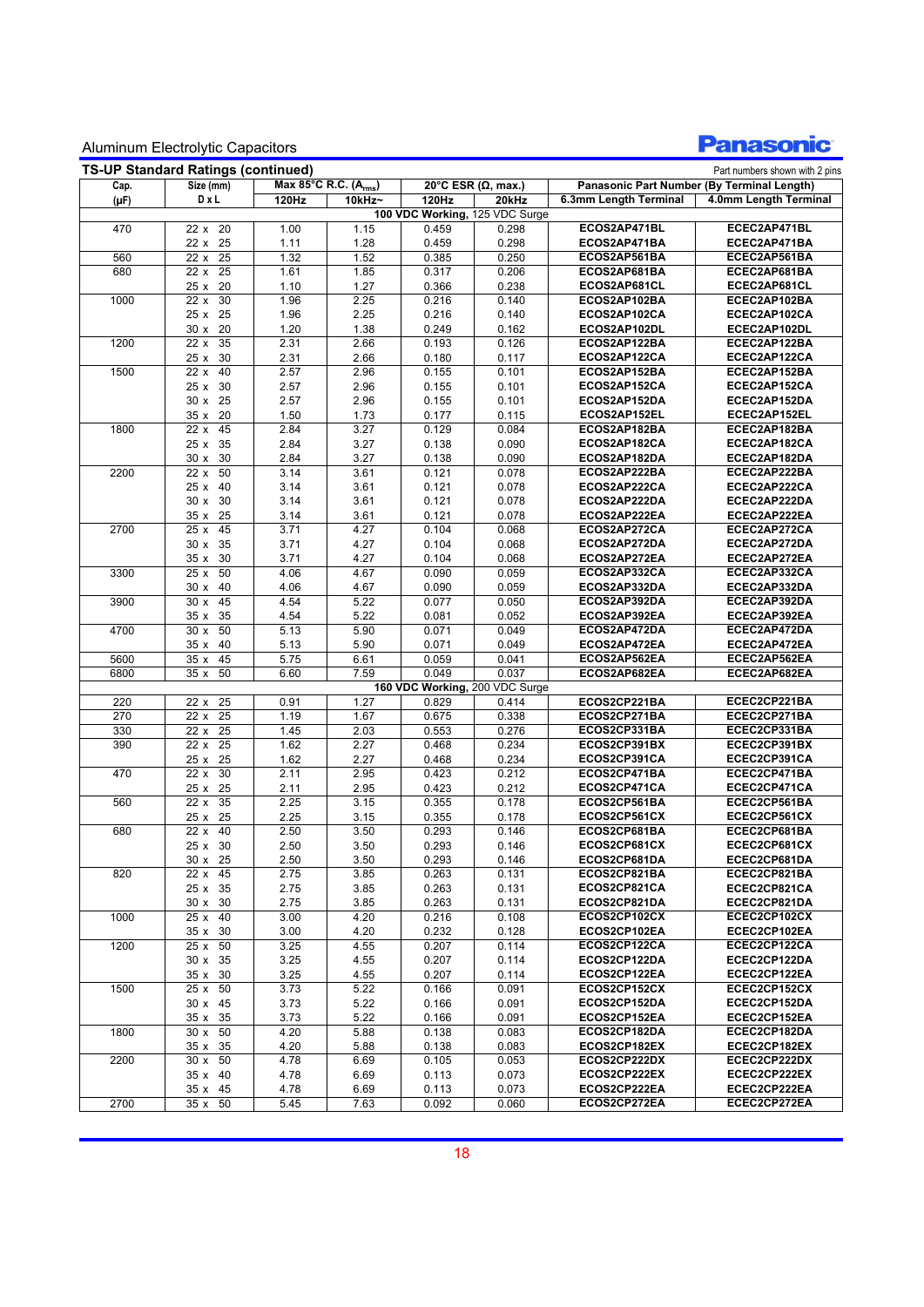

| <b>TS-UP Standard Ratings (continued)</b><br>Part numbers shown with 2 pins |                         |                      |              |                |                                |                              |                                            |  |  |  |
|-----------------------------------------------------------------------------|-------------------------|----------------------|--------------|----------------|--------------------------------|------------------------------|--------------------------------------------|--|--|--|
| Cap.                                                                        | Size (mm)               | Max 85°C R.C. (Arms) |              |                | 20°C ESR ( $\Omega$ , max.)    |                              | Panasonic Part Number (By Terminal Length) |  |  |  |
| $(\mu F)$                                                                   | DxL                     | 120Hz                | 10kHz~       | 120Hz          | 20kHz                          | 6.3mm Length Terminal        | 4.0mm Length Terminal                      |  |  |  |
|                                                                             |                         |                      |              |                | 200 VDC Working, 250 VDC Surge |                              |                                            |  |  |  |
| 150                                                                         | 22 x 20                 | 0.65                 | 0.91         | 1.326          | 0.597                          | ECOS2DP151BL                 | ECEC2DP151BL                               |  |  |  |
|                                                                             | 22 x 25                 | 0.71                 | 0.99         | 1.216          | 0.547                          | ECOS2DP151BA                 | ECEC2DP151BA                               |  |  |  |
| 220                                                                         | $22 \times 25$          | 1.04                 | 1.46         | 0.829          | 0.373                          | ECOS2DP221BA                 | ECEC2DP221BA                               |  |  |  |
|                                                                             | 25 x 20                 | 0.87                 | 1.22         | 0.904          | 0.407                          | ECOS2DP221CL                 | ECEC2DP221CL                               |  |  |  |
| 270                                                                         | $\overline{25}$<br>22x  | 1.41                 | 1.97         | 0.614          | 0.276                          | ECOS2DP271BA                 | ECEC2DP271BA                               |  |  |  |
| 330                                                                         | 25<br>22 x              | 1.56                 | 2.18         | 0.553          | 0.249                          | ECOS2DP331BX                 | ECEC2DP331BX                               |  |  |  |
|                                                                             | 30x<br>20               | 1.00                 | 1.40         | 0.603          | 0.271                          | ECOS2DP331DL                 | ECEC2DP331DL                               |  |  |  |
| 390                                                                         | 30<br>22x               | 1.68                 | 2.35         | 0.468          | 0.210                          | ECOS2DP391BA                 | ECEC2DP391BA                               |  |  |  |
|                                                                             | 25x<br>25               | 1.68                 | 2.35         | 0.468          | 0.210                          | ECOS2DP391CA                 | ECEC2DP391CA                               |  |  |  |
| 470                                                                         | 35<br>22x               | 1.85                 | 2.59         | 0.388          | 0.175                          | ECOS2DP471BA                 | ECEC2DP471BA                               |  |  |  |
|                                                                             | 25x<br>30               | 1.85                 | 2.59         | 0.388          | 0.175                          | ECOS2DP471CA                 | ECEC2DP471CA                               |  |  |  |
|                                                                             | 35 x 20                 | 1.30                 | 1.82         | 0.459          | 0.206                          | ECOS2DP471EL                 | ECEC2DP471EL                               |  |  |  |
| 560                                                                         | 40<br>$\overline{22}$ x | 2.43                 | 3.40         | 0.326          | 0.147                          | ECOS2DP561BA                 | ECEC2DP561BA                               |  |  |  |
|                                                                             | 25 x 30                 | 2.43                 | 3.40         | 0.326          | 0.147                          | ECOS2DP561CX                 | ECEC2DP561CX                               |  |  |  |
|                                                                             | 25<br>30x               | 2.43                 | 3.40         | 0.326          | 0.147                          | ECOS2DP561DA                 | ECEC2DP561DA                               |  |  |  |
| 680                                                                         | 45<br>22x               | 2.68                 | 3.75         | 0.268          | 0.121                          | ECOS2DP681BA                 | ECEC2DP681BA                               |  |  |  |
|                                                                             | 25 x 35                 | 2.68                 | 3.75         | 0.268          | 0.121                          | ECOS2DP681CA                 | ECEC2DP681CA                               |  |  |  |
|                                                                             | 30<br>30x               | 2.68                 | 3.75         | 0.268          | 0.121                          | ECOS2DP681DA                 | ECEC2DP681DA                               |  |  |  |
| 820                                                                         | 45<br>25x               | 2.93                 | 4.10         | 0.222          | 0.100                          | ECOS2DP821CA                 | ECEC2DP821CA                               |  |  |  |
|                                                                             | 30<br>30x               | 2.93                 | 4.10         | 0.222          | 0.100                          | ECOS2DP821DX                 | ECEC2DP821DX                               |  |  |  |
|                                                                             | 30 x 35                 | 2.93                 | 4.10         | 0.222          | 0.100                          | ECOS2DP821DA                 | ECEC2DP821DA                               |  |  |  |
|                                                                             | 25<br>35x               | 2.93                 | 4.10         | 0.222          | 0.100                          | ECOS2DP821EA                 | ECEC2DP821EA                               |  |  |  |
| 1000                                                                        | 45<br>25x               | 3.25                 | 4.55         | 0.199          | 0.090                          | ECOS2DP102CX                 | ECEC2DP102CX                               |  |  |  |
|                                                                             | 25x<br>50               | 3.25                 | 4.55         | 0.199          | 0.090                          | ECOS2DP102CA                 | ECEC2DP102CA                               |  |  |  |
|                                                                             | 30 x 35                 | 3.25                 | 4.55         | 0.199          | 0.090                          | ECOS2DP102DX                 | ECEC2DP102DX                               |  |  |  |
|                                                                             | 30 x 40                 | 3.25                 | 4.55         | 0.199          | 0.090                          | ECOS2DP102DA                 | ECEC2DP102DA                               |  |  |  |
|                                                                             | 30<br>35x               | 3.25                 | 4.55         | 0.199          | 0.090                          | ECOS2DP102EA                 | ECEC2DP102EA                               |  |  |  |
| 1200                                                                        | 40<br>30x               | 3.50                 | 4.90         | 0.166          | 0.075                          | ECOS2DP122DX                 | ECEC2DP122DX                               |  |  |  |
|                                                                             | 30 x 45                 | 3.50                 | 4.90         | 0.166          | 0.075                          | ECOS2DP122DA                 | ECEC2DP122DA                               |  |  |  |
|                                                                             | 35 x 30                 | 3.50                 | 4.90         | 0.166          | 0.075                          | ECOS2DP122EX                 | ECEC2DP122EX                               |  |  |  |
|                                                                             | 35<br>35 x              | 3.50                 | 4.90         | 0.166          | 0.075                          | ECOS2DP122EA                 | ECEC2DP122EA                               |  |  |  |
| 1500                                                                        | 30x<br>45               | 3.87                 | 5.42         | 0.144          | 0.072                          | ECOS2DP152DX                 | ECEC2DP152DX                               |  |  |  |
|                                                                             | 30x<br>50               | 3.87                 | 5.42         | 0.144          | 0.072                          | ECOS2DP152DA                 | ECEC2DP152DA                               |  |  |  |
|                                                                             | 35 x 35                 | 3.87                 | 5.42         | 0.144          | 0.072                          | ECOS2DP152EX                 | ECEC2DP152EX                               |  |  |  |
|                                                                             | 40<br>35 x<br>50<br>30x | 3.87                 | 5.42         | 0.144          | 0.072                          | ECOS2DP152EA<br>ECOS2DP182DX | ECEC2DP152EA<br>ECEC2DP182DX               |  |  |  |
| 1800                                                                        | 40                      | 4.32                 | 6.05         | 0.120          | 0.060                          |                              |                                            |  |  |  |
|                                                                             | 35x                     | 4.32<br>4.32         | 6.05<br>6.05 | 0.120          | 0.060                          | ECOS2DP182EX<br>ECOS2DP182EA | ECEC2DP182EX<br>ECEC2DP182EA               |  |  |  |
|                                                                             | 35x<br>45<br>45         |                      |              | 0.120<br>0.098 | 0.060                          | ECOS2DP222EX                 | ECEC2DP222EX                               |  |  |  |
| 2200                                                                        | 35x<br>35 x 50          | 4.92                 | 6.89<br>6.89 | 0.098          | 0.054<br>0.054                 | ECOS2DP222EA                 |                                            |  |  |  |
|                                                                             |                         | 4.92                 |              |                | 250 VDC Working, 300 VDC Surge |                              | ECEC2DP222EA                               |  |  |  |
| 120                                                                         | 22 x 20                 | 0.45                 | 0.63         | 1.658          | 0.663                          | ECOS2EP121BL                 | ECEC2EP121BL                               |  |  |  |
|                                                                             | 22 x 25                 | 0.71                 | 0.99         | 1.520          | 0.608                          | ECOS2EP121BA                 | ECEC2EP121BA                               |  |  |  |
| 150                                                                         | 22 x 25                 | 0.89                 | 1.25         | 1.216          | 0.486                          | ECOS2EP151BA                 | ECEC2EP151BA                               |  |  |  |
|                                                                             |                         |                      | 0.91         |                | 0.531                          | ECOS2EP151CL                 | ECEC2EP151CL                               |  |  |  |
| 180                                                                         | 25 x 20<br>22 x 25      | 0.65<br>1.07         | 1.50         | 1.326<br>0.921 | 0.368                          | ECOS2EP181BA                 | ECEC2EP181BA                               |  |  |  |
| 220                                                                         | 22 x 25                 | 1.17                 | 1.64         | 0.754          | 0.301                          | ECOS2EP221BX                 | ECEC2EP221BX                               |  |  |  |
|                                                                             | 30 x 20                 | 0.87                 | 1.22         | 0.829          | 0.332                          | ECOS2EP221DL                 | ECEC2EP221DL                               |  |  |  |
| 270                                                                         | 22 x 30                 | 1.31                 | 1.83         | 0.614          | 0.246                          | ECOS2EP271BA                 | ECEC2EP271BA                               |  |  |  |
|                                                                             | 25 x 25                 | 1.31                 | 1.83         | 0.614          | 0.246                          | ECOS2EP271CA                 | ECEC2EP271CA                               |  |  |  |
| 330                                                                         | 22 x 35                 | 1.75                 | 2.45         | 0.553          | 0.221                          | ECOS2EP331BA                 | ECEC2EP331BA                               |  |  |  |
|                                                                             | 25 x 30                 | 1.75                 | 2.45         | 0.502          | 0.201                          | ECOS2EP331CA                 | ECEC2EP331CA                               |  |  |  |
|                                                                             | 35 x 20                 | 1.10                 | 1.54         | 0.553          | 0.221                          | ECOS2EP331EL                 | ECEC2EP331EL                               |  |  |  |
| 390                                                                         | 22 x 40                 | 1.91                 | 2.67         | 0.468          | 0.187                          | ECOS2EP391BA                 | ECEC2EP391BA                               |  |  |  |
|                                                                             | 25 x 30                 | 1.91                 | 2.67         | 0.468          | 0.187                          | ECOS2EP391CX                 | ECEC2EP391CX                               |  |  |  |
|                                                                             | 25 x 35                 | 1.91                 | 2.67         | 0.468          | 0.187                          | ECOS2EP391CA                 | ECEC2EP391CA                               |  |  |  |
|                                                                             | 30 x 25                 | 1.91                 | 2.67         | 0.425          | 0.170                          | ECOS2EP391DA                 | ECEC2EP391DA                               |  |  |  |
| 470                                                                         | 22 x 45                 | 2.11                 | 2.95         | 0.388          | 0.155                          | ECOS2EP471BA                 | ECEC2EP471BA                               |  |  |  |
|                                                                             | 25 x 35                 | 2.11                 | 2.95         | 0.388          | 0.155                          | ECOS2EP471CX                 | ECEC2EP471CX                               |  |  |  |
|                                                                             | 25 x 40                 | 2.11                 | 2.95         | 0.388          | 0.155                          | ECOS2EP471CA                 | ECEC2EP471CA                               |  |  |  |
|                                                                             | 30 x 25                 | 2.11                 | 2.95         | 0.353          | 0.141                          | ECOS2EP471DX                 | ECEC2EP471DX                               |  |  |  |
|                                                                             | 30 x 30                 | 2.11                 | 2.95         | 0.388          | 0.155                          | ECOS2EP471DA                 | ECEC2EP471DA                               |  |  |  |
|                                                                             |                         |                      |              |                |                                |                              |                                            |  |  |  |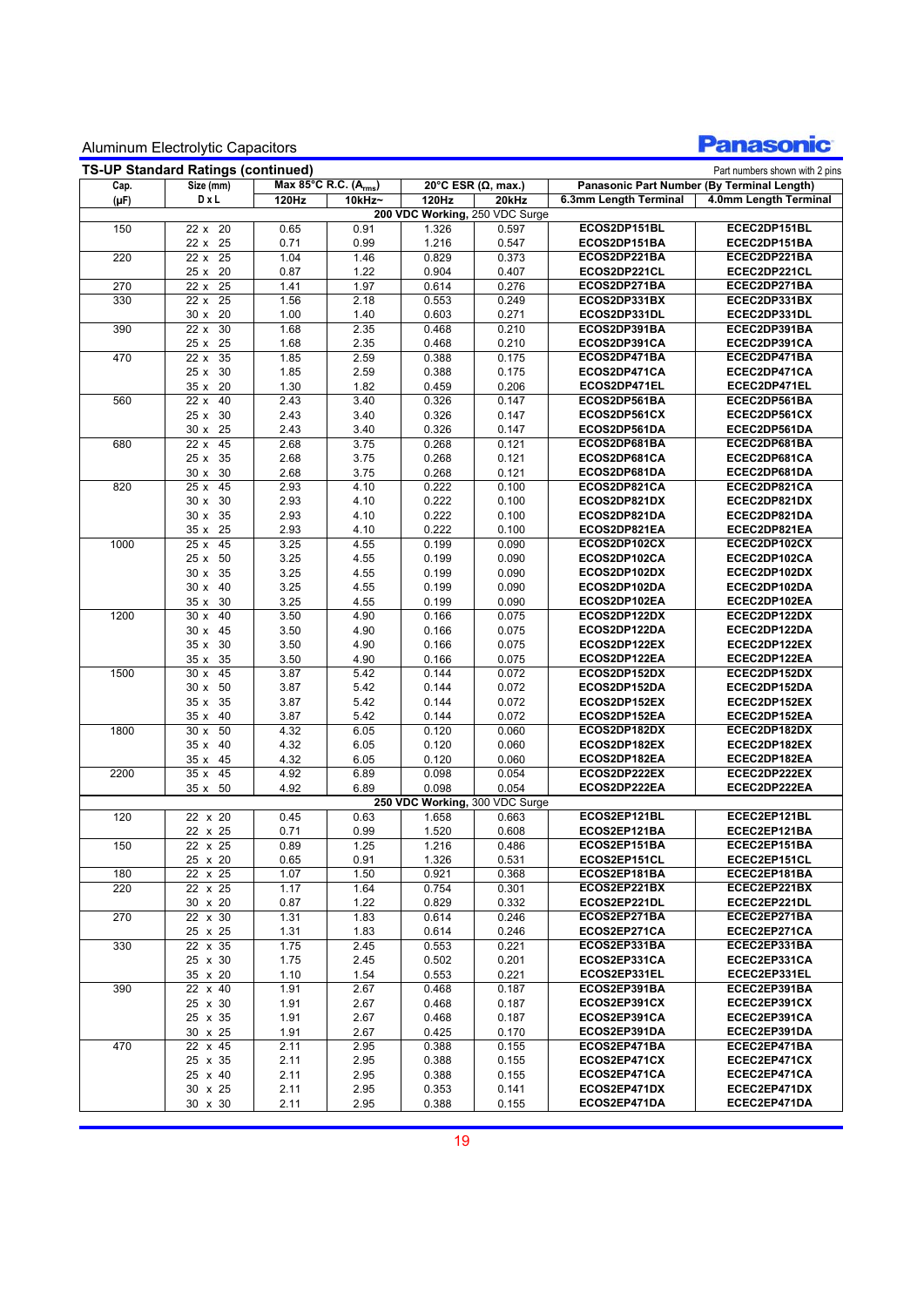### **Panasonic**

|           | <b>TS-UP Standard Ratings (continued)</b> | Max 85°C R.C. (A <sub>rms</sub> ) |              |                |                                                     | Part numbers shown with 2 pins |                                            |  |  |
|-----------|-------------------------------------------|-----------------------------------|--------------|----------------|-----------------------------------------------------|--------------------------------|--------------------------------------------|--|--|
| Cap.      | Size (mm)                                 |                                   |              |                | 20°C ESR ( $\Omega$ , max.)                         |                                | Panasonic Part Number (By Terminal Length) |  |  |
| $(\mu F)$ | DxL                                       | 120Hz                             | 10kHz~       | 120Hz          | 20kHz                                               | 6.3mm Length Terminal          | 4.0mm Length Terminal                      |  |  |
| 560       | 25 x 40                                   | 2.25                              | 3.15         | 0.326          | 250 VDC Working, 300 VDC Surge (continued)<br>0.130 | ECOS2EP561CX                   | ECEC2EP561CX                               |  |  |
|           | 25 x 45                                   | 2.25                              | 3.15         | 0.326          | 0.130                                               | ECOS2EP561CA                   | ECEC2EP561CA                               |  |  |
|           | 30 x 30                                   | 2.25                              | 3.15         | 0.326          | 0.130                                               | ECOS2EP561DX                   | ECEC2EP561DX                               |  |  |
|           | 30 x 35                                   | 2.25                              | 3.15         | 0.326          | 0.130                                               | ECOS2EP561DA                   | ECEC2EP561DA                               |  |  |
|           | 35 x 25                                   | 2.25                              | 3.15         | 0.326          | 0.130                                               | ECOS2EP561EA                   | ECEC2EP561EA                               |  |  |
| 680       | x 45<br>25                                | 2.50                              | 3.50         | 0.268          | 0.107                                               | ECOS2EP681CX                   | ECEC2EP681CX                               |  |  |
|           | 25 x 50                                   | 2.50                              | 3.50         | 0.268          | 0.107                                               | ECOS2EP681CA                   | ECEC2EP681CA                               |  |  |
|           | 30 x 35                                   | 2.50                              | 3.50         | 0.268          | 0.107                                               | ECOS2EP681DX                   | ECEC2EP681DX                               |  |  |
|           | 30 x 40                                   | 2.50                              | 3.50         | 0.268          | 0.107                                               | ECOS2EP681DA                   | ECEC2EP681DA                               |  |  |
|           | 35 x 30                                   | 2.50                              | 3.50         | 0.268          | 0.107                                               | ECOS2EP681EA                   | ECEC2EP681EA                               |  |  |
| 820       | 30<br>x 40                                | 2.50                              | 3.50         | 0.222          | 0.089                                               | ECOS2EP821DX                   | ECEC2EP821DX                               |  |  |
|           | 30 x 45                                   | 2.77                              | 3.88         | 0.222          | 0.089                                               | ECOS2EP821DA                   | ECEC2EP821DA                               |  |  |
|           | 35 x 30                                   | 2.77                              | 3.88         | 0.222          | 0.089                                               | ECOS2EP821EX                   | ECEC2EP821EX                               |  |  |
|           | 35 x 35                                   | 2.77                              | 3.88         | 0.243          | 0.109                                               | ECOS2EP821EA                   | ECEC2EP821EA                               |  |  |
| 1000      | 30 x 45                                   | 3.32                              | 4.65         | 0.182          | 0.073                                               | ECOS2EP102DX                   | ECEC2EP102DX                               |  |  |
|           | 30 x 50                                   | 3.32                              | 4.65         | 0.199          | 0.090                                               | ECOS2EP102DA                   | ECEC2EP102DA                               |  |  |
|           | 35 x 35                                   | 3.32                              | 4.65         | 0.199          | 0.090                                               | ECOS2EP102EX                   | ECEC2EP102EX                               |  |  |
|           | 35 x 40                                   | 3.32                              | 4.65         | 0.199          | 0.099                                               | ECOS2EP102EA                   | ECEC2EP102EA                               |  |  |
| 1200      | 35 x 40                                   | 3.53                              | 4.94         | 0.166          | 0.083                                               | ECOS2EP122EX                   | ECEC2EP122EX                               |  |  |
|           | 35 x 45                                   | 3.53                              | 4.94         | 0.166          | 0.083                                               | ECOS2EP122EA                   | ECEC2EP122EA                               |  |  |
| 1500      | $35 \times 50$                            | 4.04                              | 5.66         | 0.133          | 0.066                                               | ECOS2EP152EA                   | ECEC2EP152EA                               |  |  |
|           |                                           |                                   |              |                | 350 VDC Working, 400 VDC Surge<br>0.708             |                                | ECEC2VP820BA                               |  |  |
| 82<br>100 | 25<br>22x<br>30<br>22x                    | 0.83<br>0.91                      | 1.16<br>1.27 | 2.022<br>1.658 | 0.580                                               | ECOS2VP820BA<br>ECOS2VP101BA   | ECEC2VP101BA                               |  |  |
| 120       | 30<br>22x                                 | 1.00                              | 1.40         | 1.382          | 0.484                                               | ECOS2VP121BA                   | ECEC2VP121BA                               |  |  |
|           | 25<br>25x                                 | 1.00                              | 1.40         | 1.382          | 0.484                                               | ECOS2VP121CA                   | ECEC2VP121CA                               |  |  |
| 150       | 35<br>22x                                 | 1.12                              | 1.57         | 1.105          | 0.387                                               | ECOS2VP151BA                   | ECEC2VP151BA                               |  |  |
|           | 25 x 25                                   | 1.12                              | 1.57         | 1.105          | 0.387                                               | ECOS2VP151CX                   | ECEC2VP151CX                               |  |  |
|           | 25 x 30                                   | 1.12                              | 1.57         | 1.105          | 0.387                                               | ECOS2VP151CA                   | ECEC2VP151CA                               |  |  |
|           | 30 x 25                                   | 1.12                              | 1.57         | 1.105          | 0.387                                               | ECOS2VP151DA                   | ECEC2VP151DA                               |  |  |
| 180       | 40<br>22x                                 | 1.22                              | 1.71         | 0.921          | 0.322                                               | ECOS2VP181BA                   | ECEC2VP181BA                               |  |  |
|           | 25 x 30                                   | 1.22                              | 1.71         | 0.921          | 0.322                                               | ECOS2VP181CX                   | ECEC2VP181CX                               |  |  |
|           | 25 x 35                                   | 1.22                              | 1.71         | 0.921          | 0.322                                               | ECOS2VP181CA                   | ECEC2VP181CA                               |  |  |
|           | 30 x 25                                   | 1.22                              | 1.71         | 0.921          | 0.322                                               | ECOS2VP181DA                   | ECEC2VP181DA                               |  |  |
| 220       | 45<br>22x                                 | 1.44                              | 2.02         | 0.754          | 0.264                                               | ECOS2VP221BA                   | ECEC2VP221BA                               |  |  |
|           | 25 x 40                                   | 1.44                              | 2.02         | 0.754          | 0.264                                               | ECOS2VP221CA                   | ECEC2VP221CA                               |  |  |
|           | 30 x 25                                   | 1.44                              | 2.02         | 0.754          | 0.264                                               | ECOS2VP221DX                   | ECEC2VP221DX                               |  |  |
|           | 30 x 30                                   | 1.44                              | 2.02         | 0.754          | 0.264                                               | ECOS2VP221DA                   | ECEC2VP221DA                               |  |  |
|           | 25<br>35x                                 | 1.44                              | 2.02         | 0.754          | 0.264                                               | ECOS2VP221EA                   | ECEC2VP221EA                               |  |  |
| 270       | 40<br>25x                                 | 1.66                              | 2.32         | 0.614          | 0.215                                               | ECOS2VP271CX                   | ECEC2VP271CX                               |  |  |
|           | 30<br>30x                                 | 1.66                              | 2.32         | 0.614          | 0.215                                               | ECOS2VP271DX                   | ECEC2VP271DX                               |  |  |
|           | 30 x 35                                   | 1.66                              | 2.32         | 0.614          | 0.215                                               | ECOS2VP271DA                   | ECEC2VP271DA                               |  |  |
|           | 35 x 25                                   | 1.66                              | 2.32         | 0.614          | 0.215                                               | ECOS2VP271EX                   | ECEC2VP271EX                               |  |  |
|           | 35 x 30                                   | 1.66                              | 2.32         | 0.614          | 0 215                                               | ECOS2VP271EA                   | ECEC2VP271EA                               |  |  |
| 330       | $25 \times 50$                            | 1.88                              | 2.63         | 0.502          | 0.176                                               | ECOS2VP331CA                   | ECEC2VP331CA                               |  |  |
|           | 30 x 35                                   | 1.88                              | 2.63         | 0.502          | 0.176                                               | ECOS2VP331DX                   | ECEC2VP331DX                               |  |  |
|           | 30 x 40                                   | 1.88                              | 2.63         | 0.502          | 0.176                                               | ECOS2VP331DA                   | ECEC2VP331DA                               |  |  |
|           | 35 x 30                                   | 1.88                              | 2.63         | 0.502          | 0.176                                               | ECOS2VP331EA                   | ECEC2VP331EA                               |  |  |
| 390       | 25 x 50                                   | 2.06                              | 2.88         | 0.425          | 0.149                                               | ECOS2VP391CX<br>ECOS2VP391DX   | ECEC2VP391CX<br>ECEC2VP391DX               |  |  |
|           | 30 x 40<br>30 x 45                        | 2.06<br>2.06                      | 2.88<br>2.88 | 0.425<br>0.468 | 0.149<br>0.164                                      | ECOS2VP391DA                   | ECEC2VP391DA                               |  |  |
|           | 35 x 30                                   | 2.06                              | 2.88         | 0.425          | 0.149                                               | ECOS2VP391EX                   | ECEC2VP391EX                               |  |  |
|           | 35 x 35                                   | 2.06                              | 2.88         | 0.425          | 0.149                                               | ECOS2VP391EA                   | ECEC2VP391EA                               |  |  |
| 470       | 30 x 50                                   | 2.40                              | 3.36         | 0.388          | 0.136                                               | ECOS2VP471DA                   | ECEC2VP471DA                               |  |  |
|           | 35 x 35                                   | 2.40                              | 3.36         | 0.353          | 0.123                                               | ECOS2VP471EX                   | ECEC2VP471EX                               |  |  |
|           | 35 x 40                                   | 2.40                              | 3.36         | 0.353          | 0.123                                               | ECOS2VP471EA                   | ECEC2VP471EA                               |  |  |
| 560       | 30 x 50                                   | 2.60                              | 3.64         | 0.326          | 0.114                                               | ECOS2VP561DX                   | ECEC2VP561DX                               |  |  |
|           | 35 x 40                                   | 2.60                              | 3.64         | 0.296          | 0.104                                               | ECOS2VP561EX                   | ECEC2VP561EX                               |  |  |
|           | 35 x 45                                   | 2.60                              | 3.64         | 0.296          | 0.104                                               | ECOS2VP561EA                   | ECEC2VP561EA                               |  |  |
| 680       | 35 x 45                                   | 2.96                              | 4.14         | 0.293          | 0.117                                               | ECOS2VP681EX                   | ECEC2VP681EX                               |  |  |
|           | 35 x 50                                   | 2.96                              | 4.14         | 0.293          | 0.117                                               | ECOS2VP681EA                   | ECEC2VP681EA                               |  |  |
| 820       | 35x<br>50                                 | 3.55                              | 4.97         | 0.243          | 0.097                                               | ECOS2VP821EX                   | ECEC2VP821EX                               |  |  |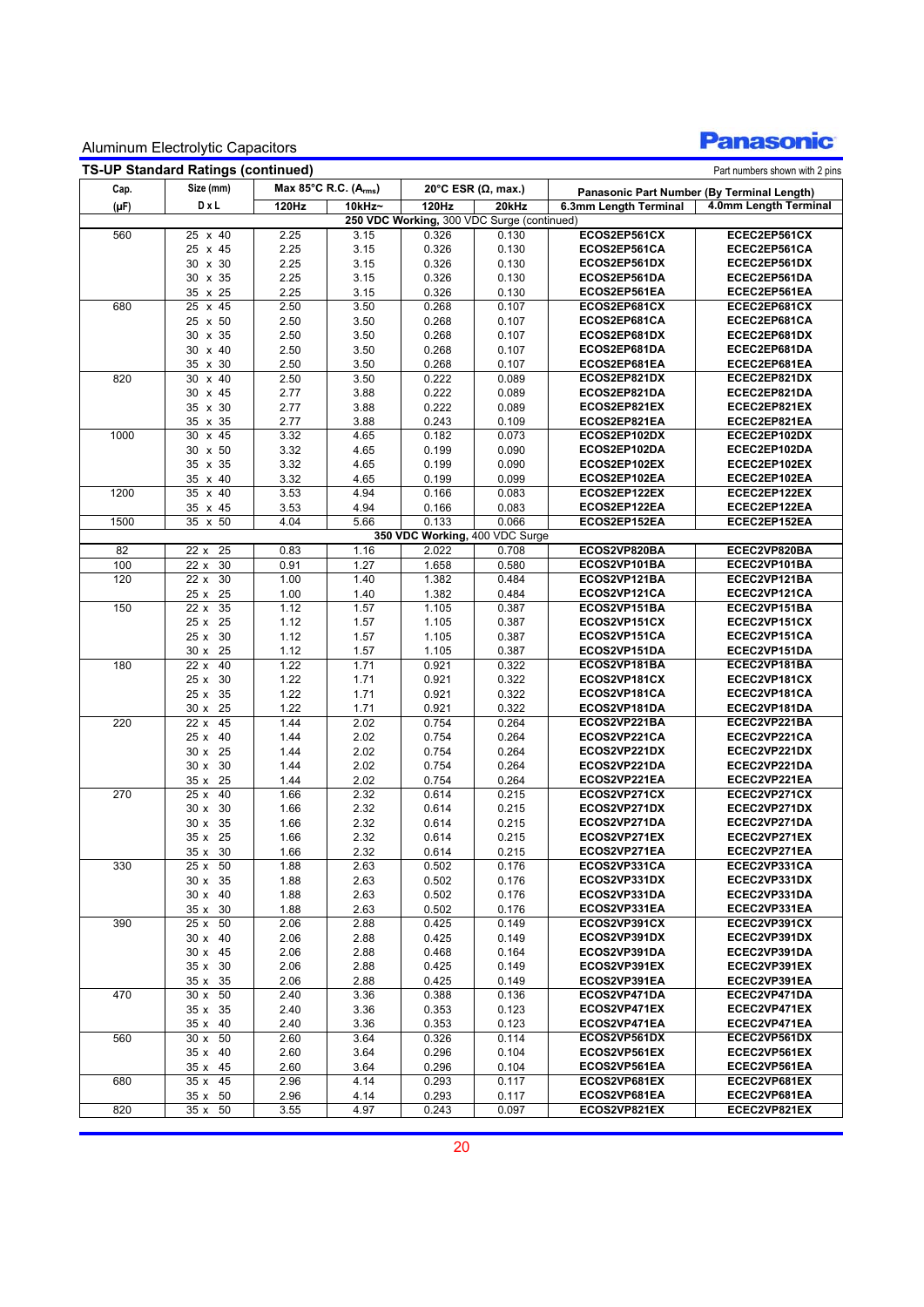## **Panasonic**

|           | <b>TS-UP Standard Ratings (continued)</b> |              |                                   |                |                                |                              | Part numbers shown with 2 pins             |
|-----------|-------------------------------------------|--------------|-----------------------------------|----------------|--------------------------------|------------------------------|--------------------------------------------|
| Cap.      | Size (mm)                                 |              | Max 85°C R.C. (A <sub>rms</sub> ) |                | 20°C ESR ( $\Omega$ , max.)    |                              | Panasonic Part Number (By Terminal Length) |
| $(\mu F)$ | DxL                                       | 120Hz        | 10kHz~                            | 120Hz          | 20kHz                          | 6.3mm Length Terminal        | 4.0mm Length Terminal                      |
|           |                                           |              |                                   |                | 385 VDC Working, 435 VDC Surge |                              |                                            |
| 68        | $22 \times 25$                            | 0.76         | 1.06                              | 2.438          | 0.853                          | ECOS2TP680BA                 | ECEC2TP680BA                               |
| 82        | 25 x 20<br>25<br>22x                      | 0.35<br>0.83 | 0.49<br>1.16                      | 2.926<br>2.022 | 1.024<br>0.708                 | ECOS2TP680CL<br>ECOS2TP820BA | ECEC2TP680CL<br>ECEC2TP820BA               |
| 100       | 30<br>22 x                                | 0.92         | 1.29                              | 1.658          | 0.580                          | ECOS2TP101BA                 | ECEC2TP101BA                               |
|           | 25 x 25                                   |              | 1.29                              | 1.658          | 0.580                          | ECOS2TP101CA                 | ECEC2TP101CA                               |
| 120       | 35<br>22x                                 | 0.92<br>1.02 | 1.43                              | 1.382          | 0.553                          | ECOS2TP121BA                 | ECEC2TP121BA                               |
|           | 30<br>25x                                 | 1.02         | 1.43                              | 1.382          | 0.553                          | ECOS2TP121CA                 | ECEC2TP121CA                               |
| 150       | 40<br>22x                                 | 1.16         | 1.62                              | 1.105          | 0.442                          | ECOS2TP151BA                 | ECEC2TP151BA                               |
|           | 25 x 30                                   | 1.16         | 1.62                              | 1.105          | 0.442                          | ECOS2TP151CA                 | ECEC2TP151CA                               |
|           | 30 x 25                                   | 1.16         | 1.62                              | 1.105          | 0.442                          | ECOS2TP151DA                 | ECEC2TP151DA                               |
| 180       | 45<br>22x                                 | 1.44         | 2.02                              | 0.921          | 0.368                          | ECOS2TP181BA                 | ECEC2TP181BA                               |
|           | 25 x 35                                   | 1.44         | 2.02                              | 0.921          | 0.368                          | ECOS2TP181CA                 | ECEC2TP181CA                               |
|           | 30<br>30x                                 | 1.44         | 2.02                              | 0.921          | 0.368                          | ECOS2TP181DA                 | ECEC2TP181DA                               |
| 220       | 50<br>22x                                 | 1.49         | 2.09                              | 0.829          | 0.373                          | ECOS2TP221BA                 | ECEC2TP221BA                               |
|           | 25 x 40                                   | 1.49         | 2.09                              | 0.829          | 0.373                          | ECOS2TP221CA                 | ECEC2TP221CA                               |
|           | 30 x 30                                   | 1.49         | 2.09                              | 0.829          | 0.373                          | ECOS2TP221DA                 | ECEC2TP221DA                               |
| 270       | 25x<br>45                                 | 1.67         | 2.34                              | 0.675          | 0.304                          | ECOS2TP271CA                 | ECEC2TP271CA                               |
|           | 35<br>30x                                 | 1.67         | 2.34                              | 0.675          | 0.304                          | ECOS2TP271DA                 | ECEC2TP271DA                               |
|           | 35 x 30                                   | 1.67         | 2.34                              | 0.675          | 0.304                          | ECOS2TP271EA                 | ECEC2TP271EA                               |
| 330       | 30x<br>40                                 | 1.90         | 2.66                              | 0.553          | 0.249                          | ECOS2TP331DA                 | ECEC2TP331DA                               |
|           | 35x<br>35                                 | 1.90         | 2.66                              | 0.553          | 0.249                          | ECOS2TP331EA                 | ECEC2TP331EA                               |
| 390       | 45<br>30x                                 | 2.13         | 2.98                              | 0.468          | 0.210                          | ECOS2TP391DA                 | ECEC2TP391DA                               |
|           | 35 x 40                                   | 2.13         | 2.98                              | 0.468          | 0.210                          | ECOS2TP391EA                 | ECEC2TP391EA                               |
| 470       | 30x<br>50                                 | 2.39         | 3.35                              | 0.388          | 0.175                          | ECOS2TP471DA                 | ECEC2TP471DA                               |
|           | 45<br>35x                                 | 2.39         | 3.35                              | 0.388          | 0.175                          | ECOS2TP471EA                 | ECEC2TP471EA                               |
| 560       | 50<br>35x                                 | 2.69         | 3.77                              | 0.326          | 0.147                          | ECOS2TP561EA                 | ECEC2TP561EA                               |
|           |                                           |              |                                   |                | 400 VDC Working, 450 VDC Surge |                              |                                            |
| 47        | 22 x 20                                   | 0.25         | 0.35                              | 3.527          | 1.235                          | ECOS2GP470BL                 | ECEC2GP470BL                               |
|           | 22 x 25                                   | 0.47         | 0.66                              | 3.527          | 1.235                          | ECOS2GP470BA                 | ECEC2GP470BA                               |
| 68        | $\overline{25}$<br>22x                    | 0.69         | 0.97                              | 2.438          | 0.853                          | ECOS2GP680BA                 | ECEC2GP680BA                               |
|           | 25 x 20                                   | 0.35         | 0.49                              | 2.926          | 1.024                          | ECOS2GP680CL                 | ECEC2GP680CL                               |
| 82        | 25<br>22 x                                | 0.83         | 1.16                              | 2.022          | 0.708                          | ECOS2GP820BA                 | ECEC2GP820BA                               |
| 100       | 30<br>22 x                                | 0.92         | 1.29                              | 1.658          | 0.580                          | ECOS2GP101BA                 | ECEC2GP101BA                               |
|           | 25 x 25                                   | 0.92         | 1.29                              | 1.658          | 0.580                          | ECOS2GP101CA                 | ECEC2GP101CA                               |
|           | 30 x 20                                   | 0.47         | 0.66                              | 1.989          | 0.696                          | ECOS2GP101DL                 | ECEC2GP101DL                               |
| 120       | 35<br>22 x<br>25 x 25                     | 1.02         | 1.43                              | 1.382          | 0.484                          | ECOS2GP121BA                 | ECEC2GP121BA                               |
| 150       | 40<br>22 x                                | 1.02<br>1.16 | 1.43<br>1.62                      | 1.382<br>1.105 | 0.484<br>0.387                 | ECOS2GP121CX<br>ECOS2GP151BA | ECEC2GP121CX<br>ECEC2GP151BA               |
|           | 25 x 30                                   | 1.16         |                                   |                |                                | ECOS2GP151CA                 | ECEC2GP151CA                               |
|           | 30 x 25                                   |              | 1.62<br>1.62                      | 1.105          | 0.387                          | ECOS2GP151DA                 | ECEC2GP151DA                               |
|           | 35 x 20                                   | 1.16<br>0.60 | 0.84                              | 1.105<br>1.326 | 0.387<br>0.464                 | ECOS2GP151EL                 | ECEC2GP151EL                               |
| 180       | 45<br>22 x                                | 1.44         | 2.02                              | 0.921          | 0.322                          | ECOS2GP181BA                 | ECEC2GP181BA                               |
|           | 25 x 30                                   | 1.44         | 2.02                              | 0.921          | 0.322                          | ECOS2GP181CX                 | ECEC2GP181CX                               |
|           | 25 x 35                                   | 1.44         | 2.02                              | 0.921          | 0.322                          | ECOS2GP181CA                 | ECEC2GP181CA                               |
| 220       | 22 x 50                                   | 1.49         | 2.09                              | 0.754          | 0.264                          | ECOS2GP221BA                 | ECEC2GP221BA                               |
|           | 25 x 40                                   | 1.49         | 2.09                              | 0.754          | 0.264                          | ECOS2GP221CA                 | ECEC2GP221CA                               |
|           | 30 x 30                                   | 1.49         | 2.09                              | 0.754          | 0.264                          | ECOS2GP221DA                 | ECEC2GP221DA                               |
| 270       | 25 x 45                                   | 1.67         | 2.34                              | 0.675          | 0.236                          | ECOS2GP271CA                 | ECEC2GP271CA                               |
|           | 30 x 35                                   | 1.67         | 2.34                              | 0.675          | 0.236                          | ECOS2GP271DA                 | ECEC2GP271DA                               |
|           | 35 x 30                                   | 1.67         | 2.34                              | 0.675          | 0.236                          | ECOS2GP271EA                 | ECEC2GP271EA                               |
| 330       | 30 x 40                                   | 1.90         | 2.66                              | 0.553          | 0.193                          | ECOS2GP331DA                 | ECEC2GP331DA                               |
|           | 35 x 30                                   | 1.90         | 2.66                              | 0.553          | 0.193                          | ECOS2GP331EX                 | ECEC2GP331EX                               |
|           | 35 x 35                                   | 1.90         | 2.66                              | 0.553          | 0.193                          | ECOS2GP331EA                 | ECEC2GP331EA                               |
| 390       | 30 x 45                                   | 2.13         | 2.98                              | 0.468          | 0.164                          | ECOS2GP391DA                 | ECEC2GP391DA                               |
|           | 35 x 35                                   | 2.13         | 2.98                              | 0.468          | 0.164                          | ECOS2GP391EX                 | ECEC2GP391EX                               |
|           | 35 x 40                                   | 2.13         | 2.98                              | 0.468          | 0.164                          | ECOS2GP391EA                 | ECEC2GP391EA                               |
| 470       | 35 x 40                                   | 2.39         | 3.35                              | 0.388          | 0.136                          | ECOS2GP471EX                 | ECEC2GP471EX                               |
|           | 35 x 45                                   | 2.39         | 3.35                              | 0.388          | 0.136                          | ECOS2GP471EA                 | ECEC2GP471EA                               |
| 560       | 35 x 45                                   | 2.69         | 3.77                              | 0.326          | 0.114                          | ECOS2GP561EX                 | ECEC2GP561EX                               |
|           | 35 x 50                                   | 2.69         | 3.77                              | 0.326          | 0.114                          | ECOS2GP561EA                 | ECEC2GP561EA                               |
| 680       | 35 x 50                                   | 3.00         | 4.20                              | 0.268          | 0.094                          | ECOS2GP681EX                 | ECEC2GP681EX                               |